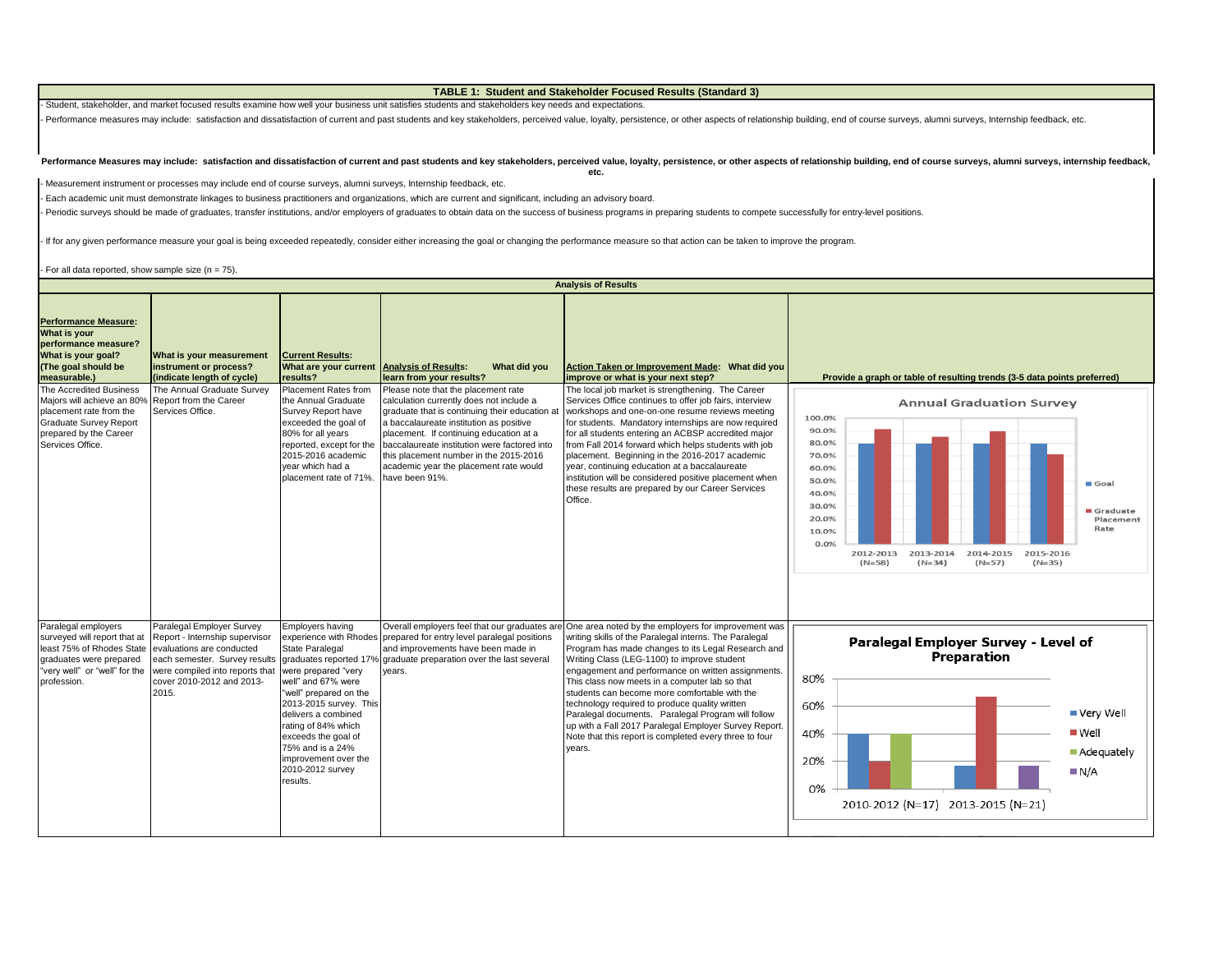| <b>Performance Measure:</b><br>What is your<br>performance measure?<br>What is your goal?<br>(The goal should be<br>measurable.)                                                                                          | What is your measurement<br>instrument or process?<br>(indicate length of cycle)                                                                  | <b>Current Results:</b><br>What are your current<br>results?                                                                                                                                                                                                                                                                                                                                                                                                                                                                                         | <b>Analysis of Results:</b><br>What did you<br>learn from your results?                                                                                                                                                                                                                                                                                                                                                                                                                                                                                                                                                                                                                                                                                                                                                                                                                                                                                                                                                                                                                   | Action Taken or Improvement Made: What did you<br>improve or what is your next step?                                                                                                                                                                                                                                                                                                                                                                                                                                                                                                                                                                                                        | Provide a graph or table of resulting trends (3-5 data points preferred)                                                                                                                                                                                                                       |
|---------------------------------------------------------------------------------------------------------------------------------------------------------------------------------------------------------------------------|---------------------------------------------------------------------------------------------------------------------------------------------------|------------------------------------------------------------------------------------------------------------------------------------------------------------------------------------------------------------------------------------------------------------------------------------------------------------------------------------------------------------------------------------------------------------------------------------------------------------------------------------------------------------------------------------------------------|-------------------------------------------------------------------------------------------------------------------------------------------------------------------------------------------------------------------------------------------------------------------------------------------------------------------------------------------------------------------------------------------------------------------------------------------------------------------------------------------------------------------------------------------------------------------------------------------------------------------------------------------------------------------------------------------------------------------------------------------------------------------------------------------------------------------------------------------------------------------------------------------------------------------------------------------------------------------------------------------------------------------------------------------------------------------------------------------|---------------------------------------------------------------------------------------------------------------------------------------------------------------------------------------------------------------------------------------------------------------------------------------------------------------------------------------------------------------------------------------------------------------------------------------------------------------------------------------------------------------------------------------------------------------------------------------------------------------------------------------------------------------------------------------------|------------------------------------------------------------------------------------------------------------------------------------------------------------------------------------------------------------------------------------------------------------------------------------------------|
| <b>Employers of Business</b><br>Student Interns will report<br>an overall rating of "Good"<br>which is at least 56 out of<br>70 possible points on the<br><b>Internship Student</b><br>Performance Evaluation.            | Fall 2015, Spring 2016,<br>Summer 2016 and Fall 2016<br>Internship Student<br>Performance Evaluations that<br>were completed by the<br>employers. | Student interns are<br>rated by the employers<br>on the following<br>performance criteria:<br>Knowledge, Planning,<br>Accuracy, Adaptability,<br>Judgement,<br>Creativeness,<br>Communication.<br>Initiative, Interest,<br>Cooperation, Reliability,<br>Follow-up, Promptness.<br>and Appearance. The<br>scale to rank each of<br>these 14 performance<br>criteria is 5 (Excellent),<br>4 (Good), 3<br>(Satisfactory), 2 (Fair)<br>and 1 (Poor). The<br>rankings in the four<br>terms ranged from 61.8<br>to 64.2. The goal was<br>met in each term. | Fall of 2015 was the first term that required<br>students to complete internships in all<br>business majors. Overall employer<br>satisfaction exceeded the goal. The area<br>rated highest by employers was Student<br>Reliability which averaged a 4.7. The area<br>rated the lowest by employers was<br>Creativeness which averaged a 4.2.                                                                                                                                                                                                                                                                                                                                                                                                                                                                                                                                                                                                                                                                                                                                              | Creativeness (Student's capability in making<br>contributions to improve methods or to add to existing<br>knowledge) which averaged the lowest ranking of 4.2<br>was not an overall surprise. The student's are<br>completing internships which range from 105 to 210<br>hours. This does not allow much time or opportunity for<br>a student to make significant contributions above their<br>daily assigned tasks. Discussions are currently<br>underway with faculty members to determine if the<br>performance criteria assessed by the employers are<br>appropriate. These discussions should result in an<br>improved evaluation experience for both the employer<br>and the student. | <b>Overall Employer Satisfaction with</b><br><b>Business Student Interns (Out of 70)</b><br>70<br>60<br>50<br>40<br>Goal<br>30<br><b>■ Actual</b><br>20<br>10<br>$\Omega$<br><b>Fall 2015</b><br>Spring 2016<br>Summer 2016<br><b>Fall 2016</b><br>$(N=9)$<br>(N=6)<br>(N=13)<br>$(N=13)$      |
| <b>Business Student Interns</b><br>will report an overall rating<br>of their internship<br>experience of "Good"<br>which is at least 4 out of 5<br>possible points on the<br>Internship Student<br>Experience Evaluation. | Spring 2016, Summer 2016,<br>and Fall 2016 Internship<br><b>Student Performance</b><br>Evaluations that were<br>completed by the students.        | Student Interns rated<br>their experience based<br>on the following criteria:<br>Supervision received at<br>the internship site,<br>Opportunities available<br>to learn new things,<br>Guidance received from<br>supervisor, and Overall<br>internship experience.<br>The scale to rank each<br>of these 4 criteria is 5<br>(Excellent), 4 (Good), 3<br>(Satisfactory), 2 (Fair),<br>and 1 (Poor). The<br>rankings in the three<br>terms for overall<br>internship experience<br>ranged from 4.2 to 4.6.<br>The goal was met in<br>each term.        | Fall 2015 was the first term that required<br>students to complete internships in all<br>business majors. Spring of 2016 was the first<br>time that students were required to complete<br>the Internship Student Experience<br>Evaluation. Overall student satisfaction<br>exceeded the goal. Students<br>overwhelmingly expressed that they felt their<br>coursework at Rhodes State had prepared<br>them well for their internship experience.<br>They also expressed that they felt their<br>communication, time management, and<br>technology skills improved during their<br>internship experience. The Business<br>Internship Program is funded through a grant<br>from the State of Ohio. The long term<br>sustainability is currently being analyzed to<br>determine if funding is available to continue<br>the internship program after the grant funds<br>are no longer available. Funding for the<br>internship coordinator position is critical to<br>maintain quality internship experiences for<br>the students and sustain the long term<br>success of internship program. | One area of improvement that students mentioned in<br>their evaluation was the need for more training in<br>regards to interviewing for their internship. Career<br>Services will be taking a lead role in developing<br>additional opportunities for students to gain more<br>experience interviewing.                                                                                                                                                                                                                                                                                                                                                                                     | <b>Overall Student Satisfaction with</b><br>Intership Experience (Out of 5)<br>5<br>$\overline{a}$<br>$\overline{\mathbf{3}}$<br>Goal<br>$\overline{\mathbf{2}}$<br>Actual<br>$\mathbf{1}$<br>$\mathbf{0}$<br>Spring 2016<br>Summer 2016<br><b>Fall 2016</b><br>$(N=11)$<br>(N=10)<br>$(N=14)$ |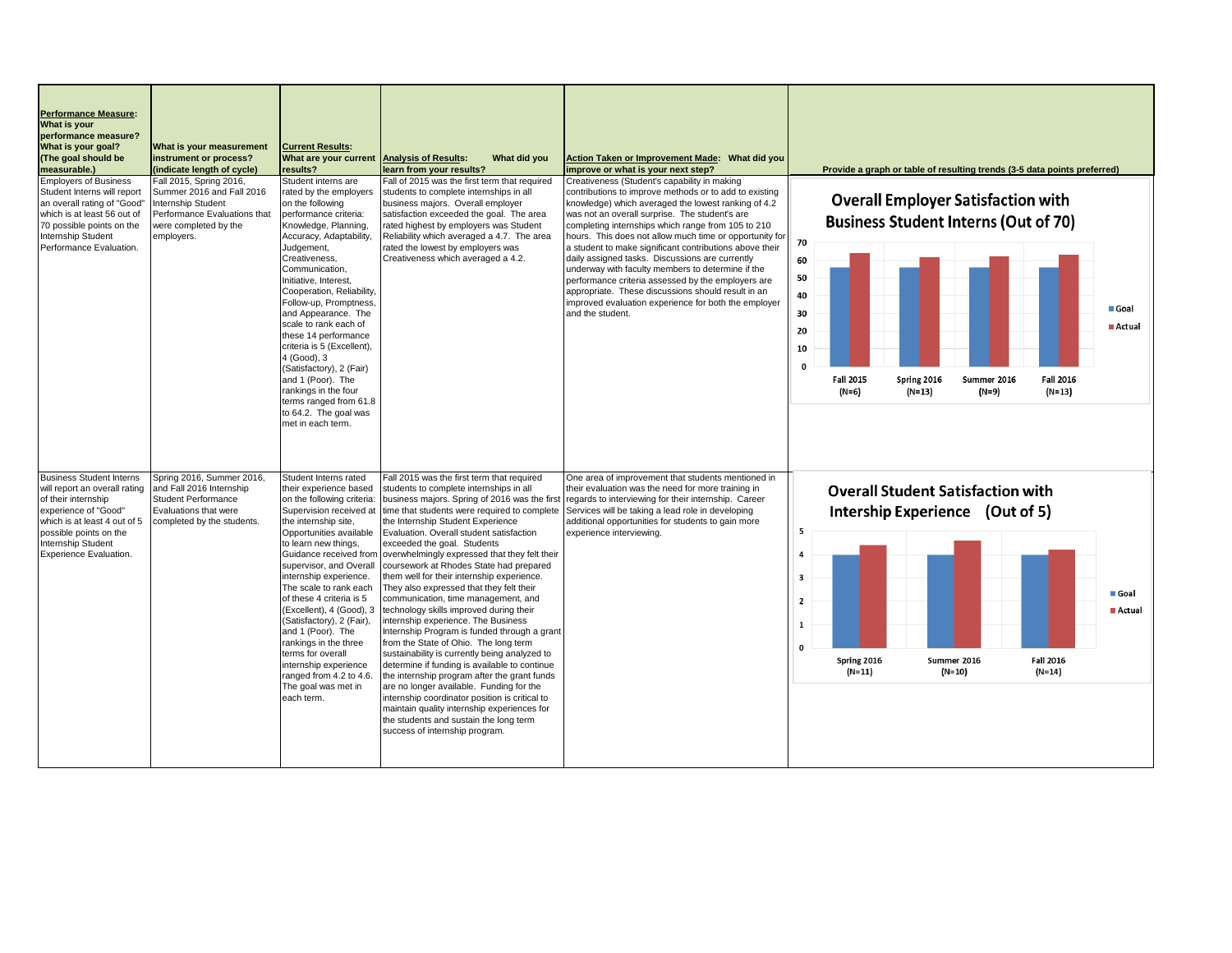| <b>Performance Measure:</b><br>What is your<br>performance measure?<br>What is your goal?<br>(The goal should be<br>measurable.) | What is your measurement<br>instrument or process?<br>(indicate length of cycle) | <b>Current Results:</b><br>What are your current Analysis of Results:<br>results? | What did you<br>learn from your results?                                                                                                                                                                                                                                                                                                                                                                                                                                                      | Action Taken or Improvement Made: What did you<br>improve or what is your next step?                                                                                                                                                                                                                                                                                                                                                                                                                                                                                                                                                                                                                                                                                                                                                                                                                                                                                                                                                                                                                                                                                                                                             | Provide a graph or table of resulting trends (3-5 data points preferred)                                                                                                                                   |
|----------------------------------------------------------------------------------------------------------------------------------|----------------------------------------------------------------------------------|-----------------------------------------------------------------------------------|-----------------------------------------------------------------------------------------------------------------------------------------------------------------------------------------------------------------------------------------------------------------------------------------------------------------------------------------------------------------------------------------------------------------------------------------------------------------------------------------------|----------------------------------------------------------------------------------------------------------------------------------------------------------------------------------------------------------------------------------------------------------------------------------------------------------------------------------------------------------------------------------------------------------------------------------------------------------------------------------------------------------------------------------------------------------------------------------------------------------------------------------------------------------------------------------------------------------------------------------------------------------------------------------------------------------------------------------------------------------------------------------------------------------------------------------------------------------------------------------------------------------------------------------------------------------------------------------------------------------------------------------------------------------------------------------------------------------------------------------|------------------------------------------------------------------------------------------------------------------------------------------------------------------------------------------------------------|
| The Accredited Business<br>Unit Programs will conduct<br>two Program Advisory<br>Committee Meetings per<br>academic year.        | Agendas & minutes from<br>Program Advisory Committee<br>meetinas.                | All accredited business<br>programs met the goal.                                 | The goal was met. Please note that in the<br>2015-2016 academic year, the Management/<br>Marketing program and Accounting/Finance<br>program were combined under the<br>leadership of one Chair. In Fall 2015,<br>separate Advisory Committee meetings were<br>held for these areas, but in Spring 2016, a<br>combined Advisory Committee meeting was<br>held due to the meeting needing to be in<br>advance of a dinner that the President hosts<br>annually for Advisory Committee Members. | In Spring 2015, the Advisory Committees were<br>surveyed to gain insight into their overall satisfaction<br>and experience as a member of the committees. The<br>response to the survey was overwhelmingly positive<br>and emphasized that the members feel their input is<br>valued by the program chair and faculty members.<br>This survey will be done again in the Fall of 2017. Input<br>from the Advisory Committees is used make changes<br>to curriculum, course learning outcomes, and program<br>learning outcomes. Advisory Committee Members are<br>also invaluable resources in terms of helping with<br>student recruitment, student internships, and graduate<br>job placements. One specific example of Advisory<br>Committee input that resulted in a curriculum change<br>was the elimination of the Business Management<br>Degree. This was discussed in detail at several<br>Advisory Committee meetings where the curriculum for<br>the Business Administration and Business<br>Management degrees were compared. The Advisory<br>Committee recommended the elimination of the<br>Business Management degree. That change was<br>brought through the curriculum process and made<br>effective Summer 2017. | <b>Number of Advisory Board Meetings</b><br><b>Held Annually</b><br>6<br>5<br>4<br>3<br>$\mathbf{2}$<br>1<br><b>n</b><br>11'-12' (N=6)<br>12'-13' (N=6)<br>13'-14' (N=6)<br>14'-15' (N=6)<br>15'-16' (N=5) |
|                                                                                                                                  |                                                                                  |                                                                                   |                                                                                                                                                                                                                                                                                                                                                                                                                                                                                               |                                                                                                                                                                                                                                                                                                                                                                                                                                                                                                                                                                                                                                                                                                                                                                                                                                                                                                                                                                                                                                                                                                                                                                                                                                  |                                                                                                                                                                                                            |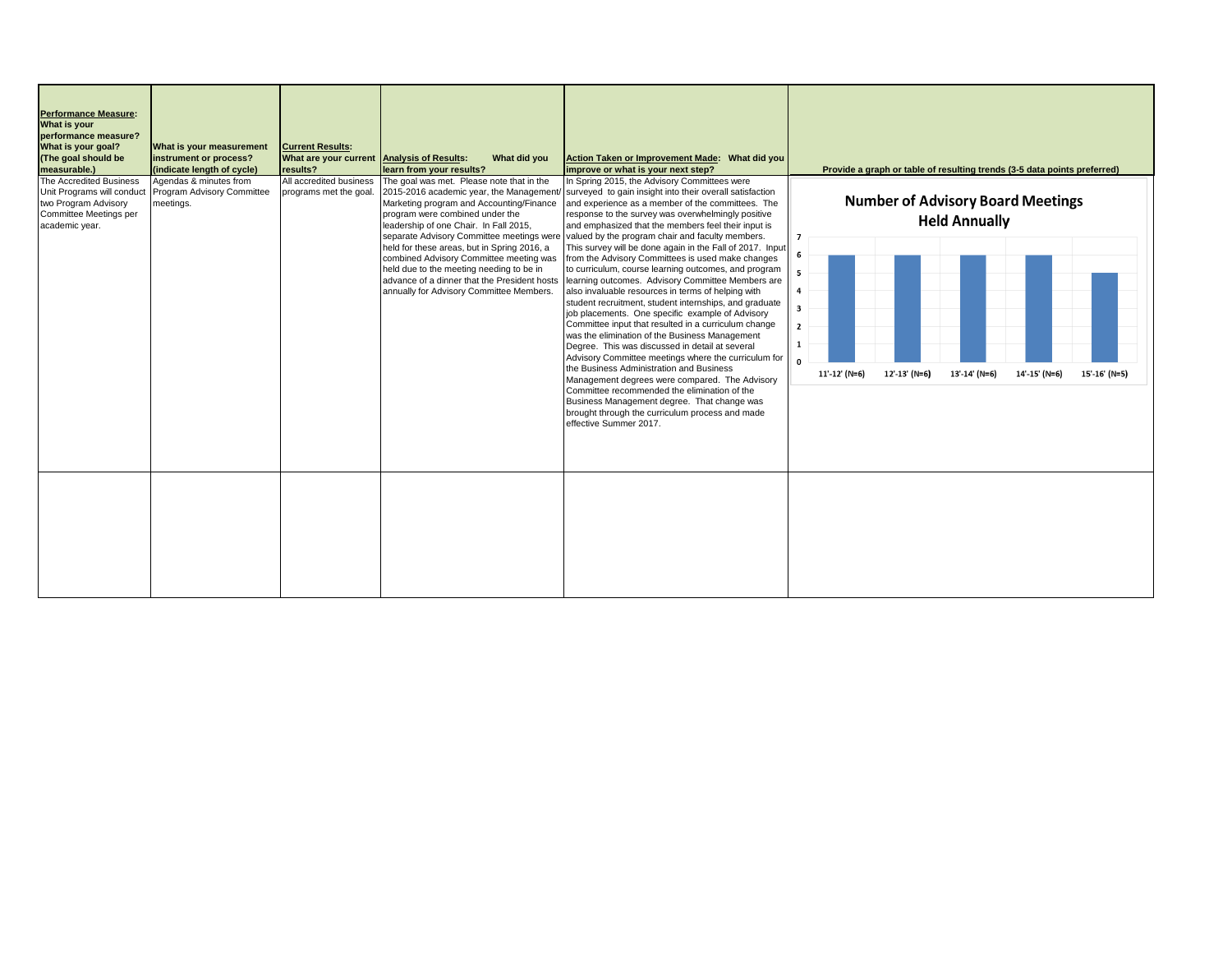|                                                                                                                                                                                                                                                                                                                                                                                                                                                                                                                                                                                                             |                                                                                                                                                                                                                                                                                                                                                                                                                                                                                                                                                                                                                                                                                                                                                                                                                                                                                                                                                                                                                                                                                                                                                                                                                                                                                                      |                                                                                                                                                                                                       | <b>TABLE 2: Student Learning Results (Standard 4)</b>                                                                                                                                                                                                                                                                                                                                                                                                                                                                                                                              |                                                                                                                                                                                                                                                                                                                                                                                                                                                                                                                                                                                                                                                                                                                                                                                                                                                    |                                                                                                                                                                                           |  |  |  |  |  |
|-------------------------------------------------------------------------------------------------------------------------------------------------------------------------------------------------------------------------------------------------------------------------------------------------------------------------------------------------------------------------------------------------------------------------------------------------------------------------------------------------------------------------------------------------------------------------------------------------------------|------------------------------------------------------------------------------------------------------------------------------------------------------------------------------------------------------------------------------------------------------------------------------------------------------------------------------------------------------------------------------------------------------------------------------------------------------------------------------------------------------------------------------------------------------------------------------------------------------------------------------------------------------------------------------------------------------------------------------------------------------------------------------------------------------------------------------------------------------------------------------------------------------------------------------------------------------------------------------------------------------------------------------------------------------------------------------------------------------------------------------------------------------------------------------------------------------------------------------------------------------------------------------------------------------|-------------------------------------------------------------------------------------------------------------------------------------------------------------------------------------------------------|------------------------------------------------------------------------------------------------------------------------------------------------------------------------------------------------------------------------------------------------------------------------------------------------------------------------------------------------------------------------------------------------------------------------------------------------------------------------------------------------------------------------------------------------------------------------------------|----------------------------------------------------------------------------------------------------------------------------------------------------------------------------------------------------------------------------------------------------------------------------------------------------------------------------------------------------------------------------------------------------------------------------------------------------------------------------------------------------------------------------------------------------------------------------------------------------------------------------------------------------------------------------------------------------------------------------------------------------------------------------------------------------------------------------------------------------|-------------------------------------------------------------------------------------------------------------------------------------------------------------------------------------------|--|--|--|--|--|
|                                                                                                                                                                                                                                                                                                                                                                                                                                                                                                                                                                                                             |                                                                                                                                                                                                                                                                                                                                                                                                                                                                                                                                                                                                                                                                                                                                                                                                                                                                                                                                                                                                                                                                                                                                                                                                                                                                                                      |                                                                                                                                                                                                       | Use this table to supply data for Criterion 4.2.                                                                                                                                                                                                                                                                                                                                                                                                                                                                                                                                   |                                                                                                                                                                                                                                                                                                                                                                                                                                                                                                                                                                                                                                                                                                                                                                                                                                                    |                                                                                                                                                                                           |  |  |  |  |  |
| <b>Performance Indicator</b>                                                                                                                                                                                                                                                                                                                                                                                                                                                                                                                                                                                | <b>Definition</b>                                                                                                                                                                                                                                                                                                                                                                                                                                                                                                                                                                                                                                                                                                                                                                                                                                                                                                                                                                                                                                                                                                                                                                                                                                                                                    |                                                                                                                                                                                                       |                                                                                                                                                                                                                                                                                                                                                                                                                                                                                                                                                                                    |                                                                                                                                                                                                                                                                                                                                                                                                                                                                                                                                                                                                                                                                                                                                                                                                                                                    |                                                                                                                                                                                           |  |  |  |  |  |
| 1. Student Learning<br><b>Results</b>                                                                                                                                                                                                                                                                                                                                                                                                                                                                                                                                                                       | A student learning outcome is one that measures a specific competency attainment. Examples of a direct assessment (evidence) of student learning attainment that might be used include:<br>capstone performance, third-party examination, faculty-designed examination, professional performance, licensure examination). Add these to the description of the measurement<br>instrument in column two:<br>Direct - Assessing student performance by examining samples of student work<br>Indirect - Assessing indicators other than student work such as getting feedback from the student or other persons who may provide relevant information.<br>Formative - An assessment conducted during the student's education.<br>Summative - An assessment conducted at the end of the student's education.<br>Internal – An assessment instrument that was developed within the business unit.<br>External – An assessment instrument that was developed outside the business unit.<br>Comparative – Compare results between classes, between online and on ground classes, Between professors, between programs, between campuses, or compare to external results<br>such as results from the U.S. Department of Education Research and Statistics, or results from a vendor providing comparable data. |                                                                                                                                                                                                       |                                                                                                                                                                                                                                                                                                                                                                                                                                                                                                                                                                                    |                                                                                                                                                                                                                                                                                                                                                                                                                                                                                                                                                                                                                                                                                                                                                                                                                                                    |                                                                                                                                                                                           |  |  |  |  |  |
|                                                                                                                                                                                                                                                                                                                                                                                                                                                                                                                                                                                                             | If for any given performance measure your goal is being exceeded repeatedly, consider either increasing the goal or changing the performance measure so that action can be taken to<br>improve the program.                                                                                                                                                                                                                                                                                                                                                                                                                                                                                                                                                                                                                                                                                                                                                                                                                                                                                                                                                                                                                                                                                          |                                                                                                                                                                                                       |                                                                                                                                                                                                                                                                                                                                                                                                                                                                                                                                                                                    |                                                                                                                                                                                                                                                                                                                                                                                                                                                                                                                                                                                                                                                                                                                                                                                                                                                    |                                                                                                                                                                                           |  |  |  |  |  |
|                                                                                                                                                                                                                                                                                                                                                                                                                                                                                                                                                                                                             |                                                                                                                                                                                                                                                                                                                                                                                                                                                                                                                                                                                                                                                                                                                                                                                                                                                                                                                                                                                                                                                                                                                                                                                                                                                                                                      | For all data reported, show sample size (n=75).                                                                                                                                                       |                                                                                                                                                                                                                                                                                                                                                                                                                                                                                                                                                                                    |                                                                                                                                                                                                                                                                                                                                                                                                                                                                                                                                                                                                                                                                                                                                                                                                                                                    |                                                                                                                                                                                           |  |  |  |  |  |
|                                                                                                                                                                                                                                                                                                                                                                                                                                                                                                                                                                                                             |                                                                                                                                                                                                                                                                                                                                                                                                                                                                                                                                                                                                                                                                                                                                                                                                                                                                                                                                                                                                                                                                                                                                                                                                                                                                                                      |                                                                                                                                                                                                       | <b>Analysis of Results</b>                                                                                                                                                                                                                                                                                                                                                                                                                                                                                                                                                         |                                                                                                                                                                                                                                                                                                                                                                                                                                                                                                                                                                                                                                                                                                                                                                                                                                                    |                                                                                                                                                                                           |  |  |  |  |  |
| <b>Performance Measure:</b><br>For each assessment,<br>identify the following - 1.<br>Academic Program, 2.<br><b>Student Learning</b><br>Outcome, 3. Measurable<br>Goal                                                                                                                                                                                                                                                                                                                                                                                                                                     | What is your<br>measurement<br>instrument or<br>process?<br>Do<br>not use grades.<br>Indicate type of<br>instrument (e.g.<br>direct, formative,<br>internal, comparative) current results?                                                                                                                                                                                                                                                                                                                                                                                                                                                                                                                                                                                                                                                                                                                                                                                                                                                                                                                                                                                                                                                                                                           | <b>Current Results:</b><br>What are your                                                                                                                                                              | <b>Analysis of Results:</b><br>What did you learn from<br>your results?                                                                                                                                                                                                                                                                                                                                                                                                                                                                                                            | <b>Action Taken or Improvement Made:</b><br>What did you improve or what is your<br>next step?                                                                                                                                                                                                                                                                                                                                                                                                                                                                                                                                                                                                                                                                                                                                                     | Provide a graph or table of resulting trends (3-5 data points<br>preferred)                                                                                                               |  |  |  |  |  |
| Program - AAB in<br>Accounting; Program<br><b>Learning Outcome:</b><br>Accounting Majors will be<br>able to interpret, analyze,<br>and present reliable and<br>relevant information to<br>financial statement users<br>based upon Generally<br><b>Accepted Accounting</b><br>Principles both manually<br>and electronically. Course complete the same<br><b>Student Learning</b><br>Outcome: (ACC-1010)<br>Students will analyze<br>business transactions and<br>construct basic corporate<br>financial statements. Goal:<br>80% of students will score<br>80% or above on the<br>Accounting Cycle Project. | In ACC-1010<br>(Corporate<br><b>Accounting)</b> students<br>complete an in depth<br>problem that<br>encompasses the<br>entire accounting cycle. 80% or above; Spring<br>Grading on this<br>assignment is done via Week Class - 94% of<br>an answer key. All<br>sections of the class<br>assignment. This is a<br>direct, formative,<br>internal, and<br>comparative<br>assessment.                                                                                                                                                                                                                                                                                                                                                                                                                                                                                                                                                                                                                                                                                                                                                                                                                                                                                                                   | Spring 2016 Seated<br>Class - 86% of the<br>students scored 80%<br>or above; Spring 2016<br>On-line Class - 56% of<br>the students scored<br>2016 One Night a<br>the students scored<br>80% or above. | Two of the three sections of<br>ACC-1010 met the goal. It is<br>not unusual for the One Night<br>a Class to perform<br>exceptionally well, due to this<br>class being made up of<br>working adults that generally<br>are highly motivated when it<br>comes to their classes. In the<br>On-Line class, 7 out of the 18<br>students did not even attempt<br>to complete this assignment.<br>It is not uncommon to lose a<br>significant amount of students<br>early in this class. Generally<br>these are students that should<br>not be taking accounting in an<br>on-line setting. | One of the biggest areas of concern in<br>the ACC 1010 courses is the number of<br>students that stop completing work early<br>in the term in the on-line version of this<br>class. Beginning in the 2016-2017<br>academic year, a coach from our<br>Academic Success Center will be<br>assigned for all Accounting courses. This<br>coach will follow up on early alerts that<br>are being submitted by the instructors for<br>students that are not turning in work or<br>are missing assignments. If students<br>respond to the coach and utilize the<br>services of the Academic Success Center<br>this should improve student retention in<br>the on-line ACC 1010 courses. Advising<br>has also been asked to steer poor<br>performing students away from on-line<br>classes and into seated classes where<br>they have more accountability. | <b>ACC 1010 SLO</b><br>100%<br>90%<br>80%<br>70%<br>Goa<br>60%<br>- Actua<br>50%<br>40%<br>Spring 2016 Seated<br>Spring 2016 On-line Spring 2016 ONAW<br>$(N=14)$<br>$(N=18)$<br>$(N=16)$ |  |  |  |  |  |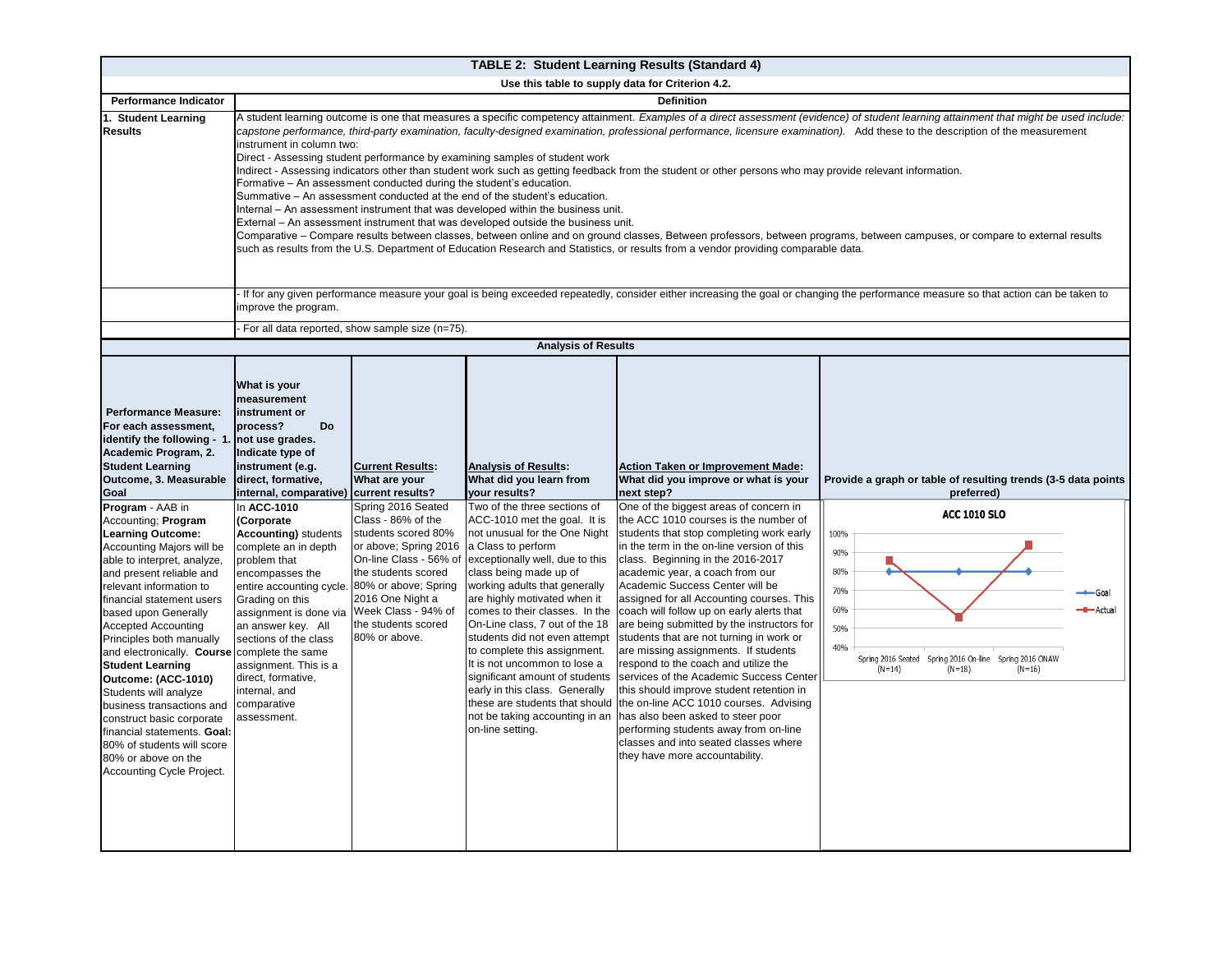|                                                                                                                                                                                                                                                                                                                                                                                                                                                                                                                                                                                                                                                                                          |                                                                                                                                                                                                                                                                                                                                                                                                                                                                                                                                                                                        |                                                                                                                                                                                                                                                                                                                     | <b>Analysis of Results</b>                                                                                                                                                                                                                                                                                                                                                                                                                                                                                                                                                                                                                                                                                                                                                     |                                                                                                                                                                                                                                                                                                                                                                                                                                                                                                                                                                      |                                                                                                                                                                                                                                                 |                            |
|------------------------------------------------------------------------------------------------------------------------------------------------------------------------------------------------------------------------------------------------------------------------------------------------------------------------------------------------------------------------------------------------------------------------------------------------------------------------------------------------------------------------------------------------------------------------------------------------------------------------------------------------------------------------------------------|----------------------------------------------------------------------------------------------------------------------------------------------------------------------------------------------------------------------------------------------------------------------------------------------------------------------------------------------------------------------------------------------------------------------------------------------------------------------------------------------------------------------------------------------------------------------------------------|---------------------------------------------------------------------------------------------------------------------------------------------------------------------------------------------------------------------------------------------------------------------------------------------------------------------|--------------------------------------------------------------------------------------------------------------------------------------------------------------------------------------------------------------------------------------------------------------------------------------------------------------------------------------------------------------------------------------------------------------------------------------------------------------------------------------------------------------------------------------------------------------------------------------------------------------------------------------------------------------------------------------------------------------------------------------------------------------------------------|----------------------------------------------------------------------------------------------------------------------------------------------------------------------------------------------------------------------------------------------------------------------------------------------------------------------------------------------------------------------------------------------------------------------------------------------------------------------------------------------------------------------------------------------------------------------|-------------------------------------------------------------------------------------------------------------------------------------------------------------------------------------------------------------------------------------------------|----------------------------|
| <b>Performance Measure:</b><br>For each assessment,<br>identify the following - 1.<br>Academic Program, 2.<br><b>Student Learning</b><br>Outcome, 3. Measurable<br>Goal<br>Program - AAB in<br><b>Business Administration;</b><br><b>Program Learning</b><br><b>Outcome:</b> Prepare written internship work<br>and oral communication in experience and are<br>professional formats.<br>Course Student Learning portfolio which<br>Outcome: (MGT-2991)<br>Students will develop a<br>professional portfolio that<br>summarizes work-based<br>learning experience(s).<br>Goal: 100% of the<br>students will submit a<br>professionally written<br>portfolio by the end of the<br>course. | What is your<br>measurement<br>instrument or<br>Do<br>process?<br>not use grades.<br>Indicate type of<br>instrument (e.g.<br>direct, formative,<br>internal, comparative) current results?<br>In MGT-2991<br>(Practicum) students<br>participate in an<br>required to present a<br>summarizes their time<br>spent in the work<br>experience. Grading<br>on this assignment is<br>done via a rubric, and<br>the student will receive<br>a pass/fail grade. All<br>sections of the class<br>complete the same<br>assignment. This is a<br>direct, summative, and<br>internal assessment. | <b>Current Results:</b><br>What are your<br>Fall 2015 Courses -<br>86% of the students<br>submitted a<br>professional portfolio;<br>Spring 2016 Courses<br>91% of the students<br>submitted a<br>professional portfolio;<br>Summer 2016<br>Courses - 100% of the<br>students submitted a<br>professional portfolio. | <b>Analysis of Results:</b><br>What did you learn from<br>your results?<br>One of the semesters of MGT-<br>2991 met the goal. In both<br>semesters where the goal was<br>not met, one student did not<br>turn in a portfolio. Instructors<br>meet one-on-one with each<br>student at the beginning of<br>each term to ensure that the<br>student understands the<br>requirements associated with<br>submitting a portfolio. Despite<br>this one-on-one meeting, there<br>still are students that fail to<br>submit a professional portfolio<br>even though this submission<br>is a requirement to pass this<br>course. These students are<br>generally given an incomplete<br>in the course and provided<br>with additional time to submit<br>the portfolio to the instructor. | <b>Action Taken or Improvement Made:</b><br>What did you improve or what is your<br>next step?<br>Beginning in the 2016/2017 year, more<br>full-time instructors will be assigned to<br>this course. Full-time instructors are<br>readily available to students and will<br>spend more time following up with them<br>through the semester to ensure that the<br>portfolios are submitted in a timely<br>manner. Additionally checkpoints will be<br>built into the coursework to force the<br>students to work on sections of the<br>portfolio throughout the term. | Provide a graph or table of resulting trends (3-5 data points<br>preferred)<br><b>MGT-2991 SLO</b><br>100%<br>95%<br>90%<br>85%<br>80%<br>75%<br>70%<br>65%<br>60%<br>Fall 2015<br>Spring 2016<br>Summer 2016<br>$(N=11)$<br>$(N=7)$<br>$(N=8)$ | → Goal<br><b>■ Actual</b>  |
| Program - AAB in<br><b>Business Management;</b><br><b>Program Learning</b><br><b>Outcome: Business</b><br>Management Majors will<br>be able to construct a<br>comprehensive business<br>plan in a team setting.<br>Course Student Learning Grading on this<br>Outcome: (MGT-1250)<br>Students will write a<br>business plan in team<br>environment. Goal: 85% of sections of the class<br>the students score will<br>73% or above.                                                                                                                                                                                                                                                       | In MGT-1250 (Team<br><b>Building)</b> students<br>work in teams to<br>prepare a detailed<br>written business plan<br>that is presented to a<br>panel of judges at the<br>end of each semester.<br>assignment is done via<br>a rubric completed by<br>the judges. All<br>complete the same<br>assignment. This is a<br>direct, formative,<br>internal, and<br>comparative<br>assessment.                                                                                                                                                                                                | Fall 2015 Traditional<br>Classes - 88% of the<br>students scored 73%<br>or above; Fall 2015<br><b>High School College</b><br>Credit Plus Class -<br>100% of the students<br>scored 73% or above;<br>Spring 2016<br><b>Traditional Classes</b><br>77% of students<br>scored 73% or above.                            | Two of the three sections of<br>Spring 2016 Traditional class<br>did not meet the goal because<br>one group struggled with<br>leadership, working together,<br>and meeting deadlines. The<br><b>High School College Credit</b><br>Plus section met 5 days a<br>week during the semester<br>which improved student<br>engagement within the teams<br>and resulted in 100% of those<br>students meeting the goal.                                                                                                                                                                                                                                                                                                                                                                | Beginning 2016-2017 academic year,<br>MGT-1250 met the goal. The team structuring will be reviewed and the<br>instructors will be looking at teams early<br>in the semester to see if changes need to<br>be made in team personnel in order for it<br>to function properly. Additionally, this<br>project was not part of the MGT-1250<br>One Night a Week Course curriculum.<br>This will be changed so that the One<br>Night a Week students complete the<br>same assignment that is being required<br>in other sections of this course.                           | <b>MGT-1250 SLO</b><br>100%<br>95%<br>90%<br>85%<br>80%<br>75%<br>70%<br>65%<br>60%<br>Fall 2015 CCP<br>Spring 2016 Traditional<br>Fall 2015 Traditional<br>$(N=26)$<br>$(N=11)$<br>$(N=30)$                                                    | ←Goal<br><b>-8-</b> Actual |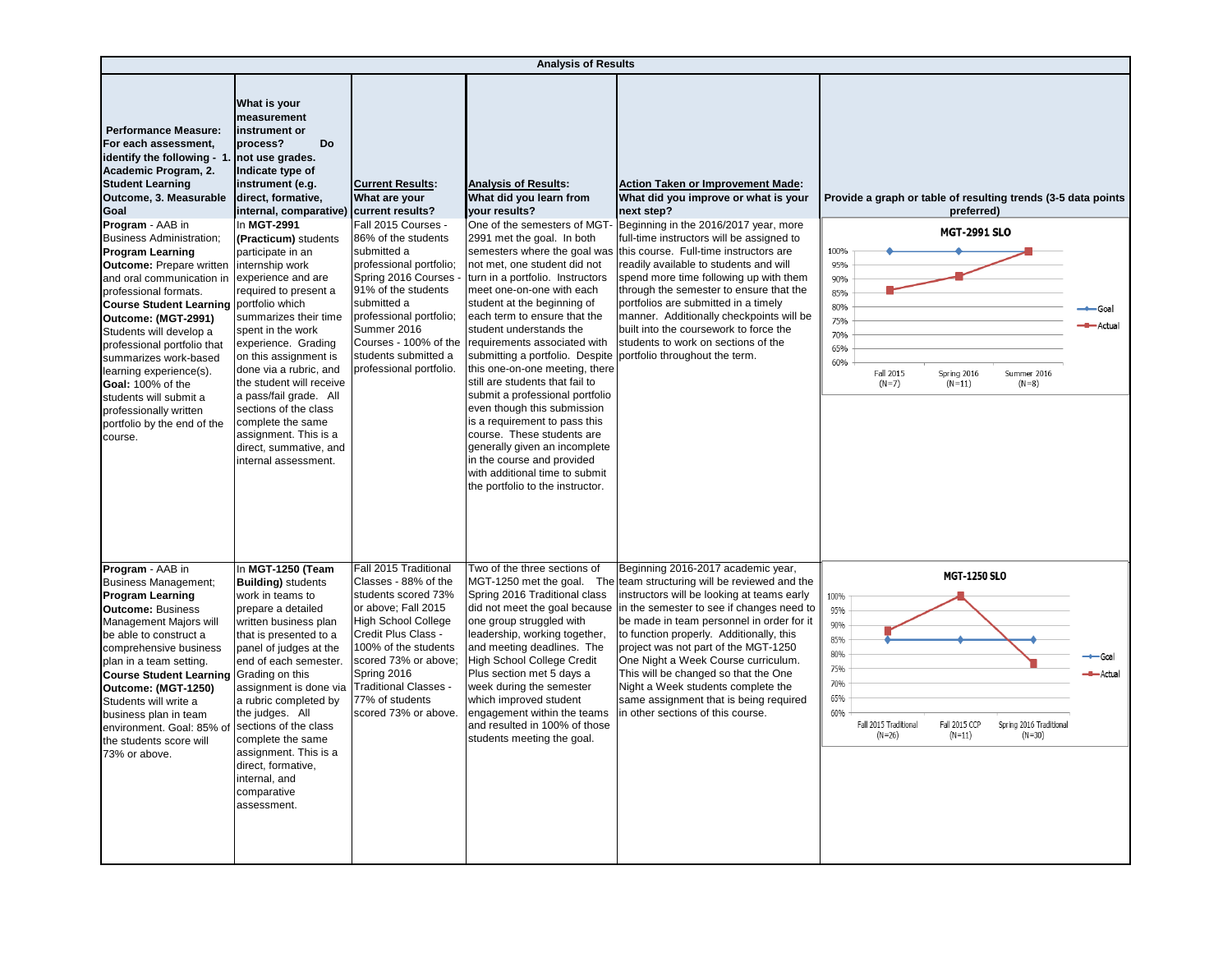|                                                                                                                                                                                                                                                                                                                                                                                                                                                                                                                                                                                                                                                                                                                           | <b>Analysis of Results</b>                                                                                                                                                                                                                                                                                                                                                                                                                                                                                                                                                                      |                                                                                                                                                                                                                                                                 |                                                                                                                                                                                                                                                                                                                                                                                          |                                                                                                                                                                                                                                                                                                                                                                                                                                                                                                                                             |                                                                                                                                                                                                                                                              |         |  |  |  |
|---------------------------------------------------------------------------------------------------------------------------------------------------------------------------------------------------------------------------------------------------------------------------------------------------------------------------------------------------------------------------------------------------------------------------------------------------------------------------------------------------------------------------------------------------------------------------------------------------------------------------------------------------------------------------------------------------------------------------|-------------------------------------------------------------------------------------------------------------------------------------------------------------------------------------------------------------------------------------------------------------------------------------------------------------------------------------------------------------------------------------------------------------------------------------------------------------------------------------------------------------------------------------------------------------------------------------------------|-----------------------------------------------------------------------------------------------------------------------------------------------------------------------------------------------------------------------------------------------------------------|------------------------------------------------------------------------------------------------------------------------------------------------------------------------------------------------------------------------------------------------------------------------------------------------------------------------------------------------------------------------------------------|---------------------------------------------------------------------------------------------------------------------------------------------------------------------------------------------------------------------------------------------------------------------------------------------------------------------------------------------------------------------------------------------------------------------------------------------------------------------------------------------------------------------------------------------|--------------------------------------------------------------------------------------------------------------------------------------------------------------------------------------------------------------------------------------------------------------|---------|--|--|--|
| <b>Performance Measure:</b><br>For each assessment,<br>identify the following - 1<br>Academic Program, 2.<br><b>Student Learning</b><br>Outcome, 3. Measurable<br>Goal<br>Program - AAB in Human<br>Resource; Program<br><b>Learning Outcome:</b><br>Human Resource Majors<br>will be able to develop<br>knowledge of best<br>practices in the five key<br>Human Resource<br>functions: 1) Selection, 2)<br>Training, 3)<br>Compensation, 4)<br>Benefits, and 5) Labor<br><b>Relations. Course</b><br><b>Student Learning</b><br>Outcome: (MGT-2435)<br>Students will analyze<br>contemporary strategic<br>compensation challenges.<br>Goal: 85% of the students<br>will score 73% of above<br>based on a grading rubric. | What is your<br>measurement<br>instrument or<br>process?<br><b>Do</b><br>not use grades.<br>Indicate type of<br>instrument (e.g.<br>direct, formative,<br>internal, comparative)<br>In MGT-2435 (Benefits Fall 2015 on-line class<br>and Compensation)<br>students prepare a<br>term paper analyzing<br>current compensation<br>and benefit topics that<br>affect today's<br>businesses. Grading<br>on this assignment is<br>done via a rubric. All<br>sections of the class<br>complete the same<br>assignment. This is a<br>direct, formative,<br>internal, and<br>comparative<br>assessment. | <b>Current Results:</b><br>What are your<br>current results?<br>78% of students<br>scored 73% or above:<br>Spring 2016 on-line<br>class - 89% of<br>students scored 73%<br>or above; Spring 2017<br>on-line course - 90%<br>of students scored<br>73% or above. | <b>Analysis of Results:</b><br>What did you learn from<br>your results?<br>Two of the three sections of<br>MGT-2435 met the goal. The<br>Fall 2015 on-line Class did not<br>meet the goal due in part to<br>one of the nine students not<br>turning in their paper.                                                                                                                      | <b>Action Taken or Improvement Made:</b><br>What did you improve or what is your<br>next step?<br>For Spring 2016 and Spring 2017, the<br>overall weight of this assignment was<br>increased in the course points scale.<br>This was done to provide more incentive<br>for the students to complete this<br>assignment and to put more overall effort<br>into the assignment. The increase in<br>weight has improved overall performance<br>on this assignment.                                                                             | Provide a graph or table of resulting trends (3-5 data points<br>preferred)<br><b>MGT-2435 SLO</b><br>95%<br>90%<br>85%<br>80%<br>75%<br>70%<br>65%<br>60%<br>Fall 2015 On-line<br>Spring 2016 On-line Spring 2017 On-line<br>$(N=9)$<br>$(N=9)$<br>$(N=20)$ | Actua   |  |  |  |
| Program - AAB in<br>Marketing; Program<br><b>Learning Outcome:</b><br>Marketing Majors will be<br>able to construct an<br>integrated marketing<br>communication mix<br>conveying product, price,<br>place, and promotion in<br>the form of Sales<br>Promotion, Sales,<br>Advertising, and Public<br><b>Relations. Course</b><br><b>Student Learning</b><br>Outcome: (MKT-2210)<br>Students will differentiate<br>between various<br>professional selling<br>presentation methods and<br>identify appropriate<br>situations for the use of<br>such methods. Goal: 85%<br>of the students will score<br>73% or above.                                                                                                       | In MKT-2210<br>(Comprehensive<br>Sales Technique)<br>students complete a<br>paper on the topic of<br>The Ten Steps of a<br>Sales Presentation."<br>Grading on this<br>assignment is done via<br>a rubric. All sections<br>of the class complete<br>the same assignment.<br>This is a direct,<br>formative, internal, and<br>comparative<br>assessment.                                                                                                                                                                                                                                          | Fall 2015 on-line<br>course - 90% of the<br>students scored 73%<br>or above; Spring 2016<br>on-line Course - 79%<br>of the students scored<br>73% or above; Spring<br>2016 One Night a<br>Week Course - 95% of<br>the students scored<br>73% or above.          | Two of the three sections of<br>MKT-2210 met the goal. It is<br>not unusual for the One Night<br>a Week course to perform<br>exceptionally well, due to this<br>class being made up of<br>working adults that generally<br>are highly motivated when it<br>comes to their classes. More<br>resources need to be provided<br>for students taking this class<br>in an on-line environment. | Beginning the 2016-2017 academic year,<br>we are changing textbooks to a Pearson<br>published book that will incorporate the<br>MyManagmentLab. This will include a<br>simulation and assignments to be<br>completed in the companion website.<br>This will give students ample practice in<br>the art of selling and further knowledge in<br>the field. The textbook will also allow for<br>increased rigor in the MKT-2210 course.<br>Additionally for the 2016-2017 academic<br>year, the course will be offered in a<br>blended format. | <b>MKT-2210 SLO</b><br>100%<br>95%<br>90%<br>85%<br>80%<br>75%<br>70%<br>65%<br>60%<br>Fall 2015 On-line<br>Spring 2016 On-line Spring 2016 ONAW<br>$(N=15)$<br>$(N=12)$<br>$(N=11)$                                                                         | - Actua |  |  |  |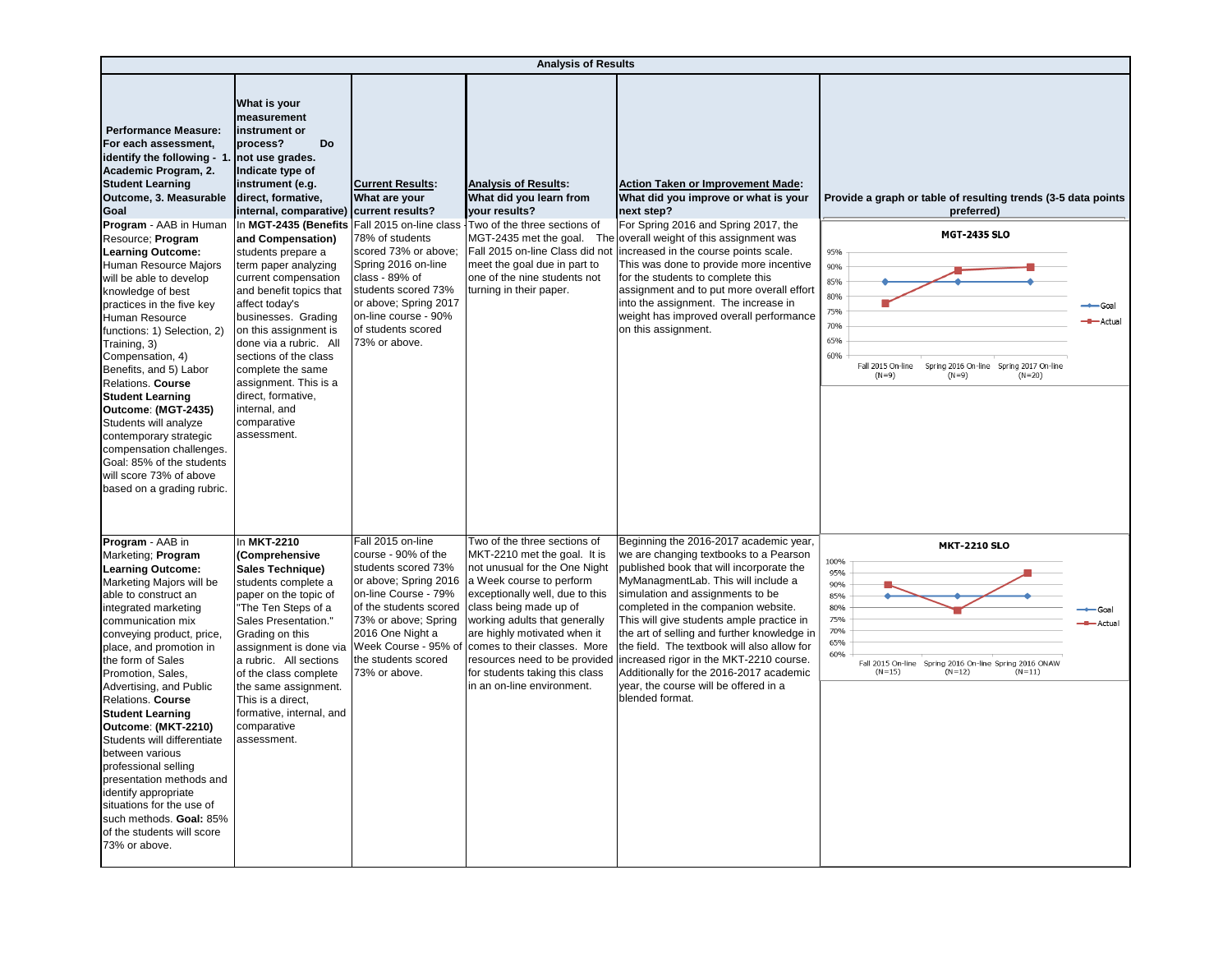|                                                                                                                                                                                                                                                                                                                                                                                                                                                                                                                                                                                                                                                                                                                                           | <b>Analysis of Results</b>                                                                                                                                                                                                                                                                                                                                                                                                           |                                                                                                                                                                                                                                                                                                                                                                                                                                                                                                                                                           |                                                                                                                                                                                                                                                                                                                                                                            |                                                                                                                                                                                                                                                                                                                                                                                                                                                                                                                                                                                                                                                                                                                                                                        |                                                                                                                                                                                                                                                                                                                                                                                                                                                                                                                                                                                                                                    |  |  |  |
|-------------------------------------------------------------------------------------------------------------------------------------------------------------------------------------------------------------------------------------------------------------------------------------------------------------------------------------------------------------------------------------------------------------------------------------------------------------------------------------------------------------------------------------------------------------------------------------------------------------------------------------------------------------------------------------------------------------------------------------------|--------------------------------------------------------------------------------------------------------------------------------------------------------------------------------------------------------------------------------------------------------------------------------------------------------------------------------------------------------------------------------------------------------------------------------------|-----------------------------------------------------------------------------------------------------------------------------------------------------------------------------------------------------------------------------------------------------------------------------------------------------------------------------------------------------------------------------------------------------------------------------------------------------------------------------------------------------------------------------------------------------------|----------------------------------------------------------------------------------------------------------------------------------------------------------------------------------------------------------------------------------------------------------------------------------------------------------------------------------------------------------------------------|------------------------------------------------------------------------------------------------------------------------------------------------------------------------------------------------------------------------------------------------------------------------------------------------------------------------------------------------------------------------------------------------------------------------------------------------------------------------------------------------------------------------------------------------------------------------------------------------------------------------------------------------------------------------------------------------------------------------------------------------------------------------|------------------------------------------------------------------------------------------------------------------------------------------------------------------------------------------------------------------------------------------------------------------------------------------------------------------------------------------------------------------------------------------------------------------------------------------------------------------------------------------------------------------------------------------------------------------------------------------------------------------------------------|--|--|--|
| <b>Performance Measure:</b><br>For each assessment,<br>identify the following - 1<br>Academic Program, 2.<br><b>Student Learning</b><br>Outcome, 3. Measurable<br>Goal<br>Program: AAB in<br>Paralegal/Legal Assisting;<br><b>Program Learning</b><br><b>Outcome: A paralegal</b><br>graduate is qualified to<br>perform specific<br>substantive legal work as<br>directed by an attorney.<br>Course Student Learning   on this assignment is<br>Outcome: (LEG 1100)<br>Students demonstrate<br>ability to identify legal<br>issues and concepts and<br>apply their knowledge to a<br>factual situation by<br>completing a legal<br>memorandum assignment.<br>Goal: 70% at an<br>acceptable level or higher<br>based on a grading rubric. | What is your<br>measurement<br>instrument or<br>process?<br><b>Do</b><br>not use grades.<br>Indicate type of<br>instrument (e.g.<br>direct, formative,<br>internal, comparative)<br>In LEG-1100 (Legal<br><b>Research and</b><br>Writing) this is<br>measured through<br>student performance<br>on a legal<br>memorandum<br>assignment. Grading<br>done via a rubric. This<br>is a direct, formative,<br>and internal<br>assessment. | <b>Current Results:</b><br>What are your<br>current results?<br>Fall 2013 Class - 72%<br>of the students met the<br>standard; Fall 2014<br>Class - 88% of the<br>students met the<br>standard; Fall 2015<br>Class - 75% of the<br>students met the<br>standard.                                                                                                                                                                                                                                                                                           | <b>Analysis of Results:</b><br>What did you learn from<br>your results?<br>The goal has been met each<br>year. We believe the case<br>study is an effective way to<br>see a student's progress and<br>ability to meet the student<br>learning outcome.                                                                                                                     | <b>Action Taken or Improvement Made:</b><br>What did you improve or what is your<br>next step?<br>Restructured lab (LEG-1100L) which is<br>held in conjunction with the LEG-1100<br>course. As of Fall 2015, all labs are now<br>taught by instructors instead of lab<br>assistants which provides more<br>opportunity for one on one interaction<br>between the students and their instructor.<br>This interaction has provided students<br>with more feedback to be able to improve<br>their writing skills. Labs are now also<br>held in a room with computers so<br>students can work directly on their<br>assignments in an electronic format.                                                                                                                    | Provide a graph or table of resulting trends (3-5 data points<br>preferred)<br><b>LEG 1100 SLO</b><br>90%<br>85%<br>80%<br>Goal<br>75%<br><b>-a-</b> Actual<br>70%<br>65%<br>60%<br>Fall 2013 (N-11)<br>Fall 2014 (N=16)<br>Fall 2015 (N=4)                                                                                                                                                                                                                                                                                                                                                                                        |  |  |  |
| Rhodes State graduates of<br>the Accounting, Business<br>Administration, Business<br>Management, Marketing,<br>Human Resources, &<br>Paralegal Majors will<br>perform at or above the<br>national average on key<br>accounting concepts that<br>are covered on the<br><b>Educational Testing</b><br>Service (ETS) Major Field<br>Test (MFT).                                                                                                                                                                                                                                                                                                                                                                                              | <b>Educational Testing</b><br>Service (ETS) Major<br>Field Test (MFT) for<br>Associate Degree<br>Business. (Direct,<br>Summative, External,<br>and Comparative)                                                                                                                                                                                                                                                                      | Financial Accounting<br>Concepts measured<br>were the Balance<br>Sheet, the Income<br>Statement, & the<br><b>Statement of Retained</b><br>Earnings. In 2015 and<br>2016, our graduates<br>did not exceed the<br>national average on<br>the Balance Sheet<br>concepts, but trended<br>very close to the<br>national average. In<br>2015 and 2016, our<br>graduates exceeded<br>the national average<br>on the Income<br>Statement and the<br><b>Retained Earnings</b><br>concepts and<br>significantly improved<br>on scores from prior<br>year graduates. | The implementation of<br>accounting textbooks by<br>McGraw Hill which utilize the<br>'Connect" on-line learning<br>tools has driven improvements<br>in the student performance on<br>the Financial Accounting<br>Concepts. This change was<br>made to give students more<br>resources and immediate<br>feedback on homework<br>problems when completing<br>them from home. | Additional problems dealing with the<br>Balance Sheet will be added into the<br>ACC-1010 course in future terms.<br>Students do not receive a grade when<br>they take the Major Field Test due to the<br>timing of when we are able to access the<br>results from Educational Testing<br>Services. Because of this, we believe<br>that students do not always take the<br>Major Field Test as seriously as they<br>should. The Business Program would<br>like to start offering scholarships and/or<br>other incentives to the students with the<br>highest scores on the exam each year.<br>We believe that this could drive an<br>improvement in our students' test<br>performance. Budget funds will need to<br>be approved in order to pilot incentive<br>rewards. | ETS Major Field Test Results - Financial<br><b>Accounting Topic: Balance Sheet</b><br>60<br>50<br>40<br>30<br>20<br>10<br>$\mathbf{o}$<br>2012<br>2013<br>2014<br>2015<br>2016<br>National<br>Rhodes<br>Rhodes<br>Rhodes<br>Rhodes<br>Rhodes<br>Average<br>(N=97)<br>$(N=56)$<br>$(N=50)$<br>$(N=45)$<br>(N=66)<br>ETS Major Field Test Results - Financial<br><b>Accounting Topic: Income Statement &amp;</b><br><b>Retained Earnings</b><br>60<br>40<br>0<br>2012<br>2013<br>2014<br>2015<br>2016<br>National<br>Rhodes<br>Average<br>Rhodes<br>Rhodes<br>Rhodes<br>Rhodes<br>(N=97)<br>(N=56)<br>(N=50)<br>$(N=45)$<br>$(N=66)$ |  |  |  |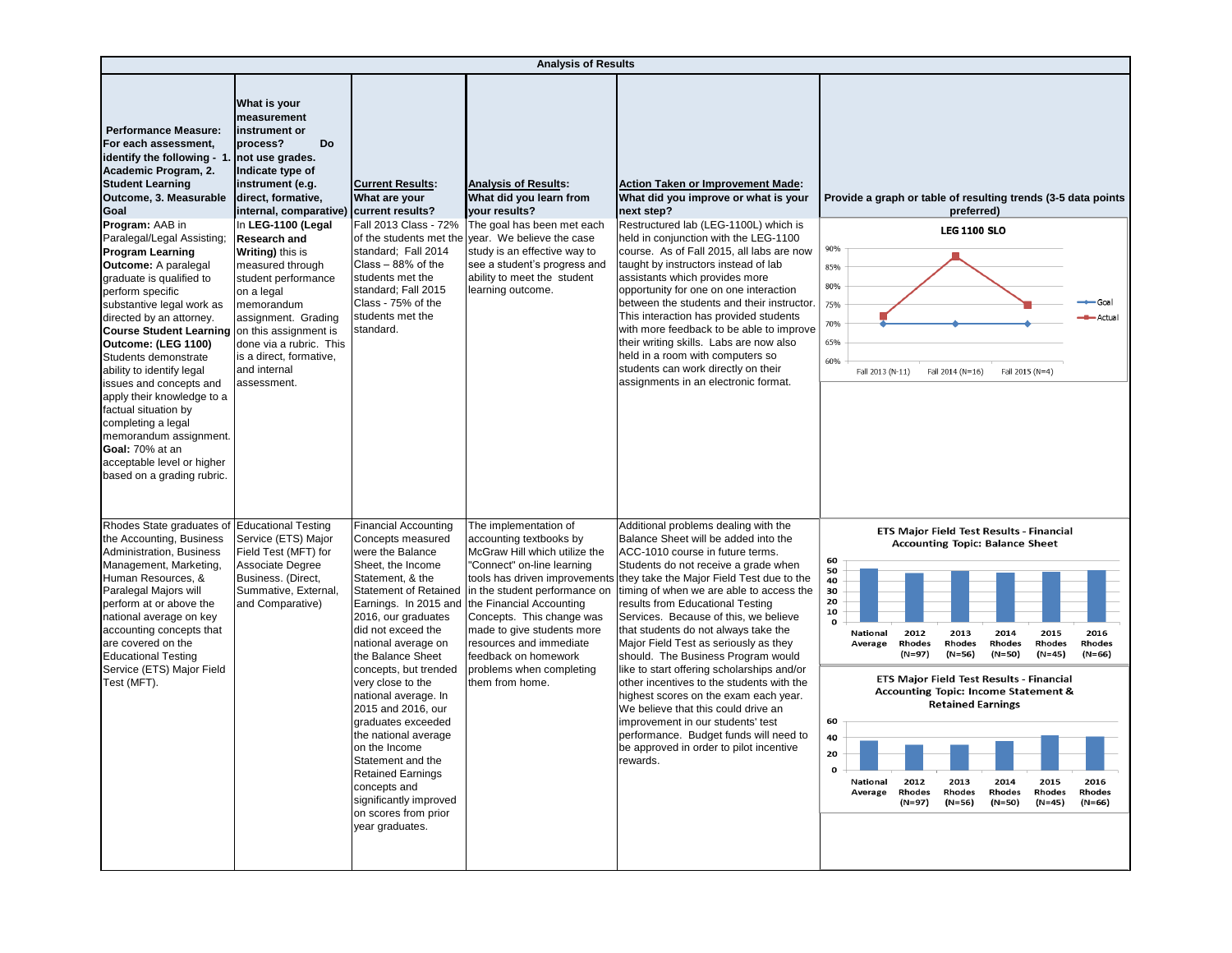| <b>Analysis of Results</b>                                                                                                                                                                                                                                                                                                                                                                                                                                                                                                                                  |                                                                                                                                                                                                                                                                                                             |                                                                                                                                                                                                                                                                                                                                                                                                                                                  |                                                                                                                                                                                                                                                                                                                                                                                                                                   |                                                                                                                                                                                                                                                                                                                                                                                                                                                                                                                                                                                                                                                                                                                                                                                                                                                                                                                                                                                                                                                                                             |                                                                                                                                                                                                                                                                                                                                                                                                                                                                                                                                                                                                                                                                                                                                                                                 |  |  |  |
|-------------------------------------------------------------------------------------------------------------------------------------------------------------------------------------------------------------------------------------------------------------------------------------------------------------------------------------------------------------------------------------------------------------------------------------------------------------------------------------------------------------------------------------------------------------|-------------------------------------------------------------------------------------------------------------------------------------------------------------------------------------------------------------------------------------------------------------------------------------------------------------|--------------------------------------------------------------------------------------------------------------------------------------------------------------------------------------------------------------------------------------------------------------------------------------------------------------------------------------------------------------------------------------------------------------------------------------------------|-----------------------------------------------------------------------------------------------------------------------------------------------------------------------------------------------------------------------------------------------------------------------------------------------------------------------------------------------------------------------------------------------------------------------------------|---------------------------------------------------------------------------------------------------------------------------------------------------------------------------------------------------------------------------------------------------------------------------------------------------------------------------------------------------------------------------------------------------------------------------------------------------------------------------------------------------------------------------------------------------------------------------------------------------------------------------------------------------------------------------------------------------------------------------------------------------------------------------------------------------------------------------------------------------------------------------------------------------------------------------------------------------------------------------------------------------------------------------------------------------------------------------------------------|---------------------------------------------------------------------------------------------------------------------------------------------------------------------------------------------------------------------------------------------------------------------------------------------------------------------------------------------------------------------------------------------------------------------------------------------------------------------------------------------------------------------------------------------------------------------------------------------------------------------------------------------------------------------------------------------------------------------------------------------------------------------------------|--|--|--|
| <b>Performance Measure:</b><br>For each assessment.<br>identify the following - 1. not use grades.<br>Academic Program, 2.<br><b>Student Learning</b><br>Outcome, 3. Measurable<br>Goal<br>Rhodes State graduates of Educational Testing<br>the Accounting, Business<br>Administration, Business<br>Management, Marketing,<br>Human Resources, and<br>Paralegal Majors will<br>perform at or above the<br>national average on key<br>economic concepts that<br>are covered on the<br><b>Educational Testing</b><br>Service (ETS) Major Field<br>Test (MFT). | What is your<br><b>Imeasurement</b><br>linstrument or<br><b>Do</b><br>process?<br>Indicate type of<br>instrument (e.g.<br>direct, formative,<br>internal, comparative)<br>Service (ETS) Major<br>Field Test (MFT) for<br>Associate Degree<br>Business. (Direct,<br>Summative, External,<br>and Comparative) | <b>Current Results:</b><br>What are your<br>current results?<br>Economic Concepts<br>that were measured<br>were Supply and<br>Demand, as well and<br>Employment, Inflation,<br>and Growth. On the<br>Supply and Demand<br>matched the national<br>average in 2016, but<br>were well below it in<br>2015. On the<br>Employment, Inflation,<br>and Growth Concept<br>our graduates were<br>below the national<br>average in both 2015<br>and 2016. | <b>Analysis of Results:</b><br>What did you learn from<br>your results?<br>All Rhodes State Business<br>Students take either<br>Macroeconomics or<br>Microeconomics. Only the<br><b>Business Administration</b><br>students take both Economics<br>courses. Improvements need<br>Concept our graduates to be made in Economics<br>course standardization to<br>ensure that these topics are<br>covered in a consistent<br>manner. | Action Taken or Improvement Made:<br>What did you improve or what is your<br>next step?<br>We will be switching both the<br>Macroeconomics and Microeconomics<br>courses to utilize Pearson's MyLab<br>Platform in the Summer of 2016. This<br>change will be made to increase rigor in<br>the courses and give students more<br>resources and immediate feedback on<br>homework problems especially when they<br>are working from home. Students do not<br>receive a grade when they take the Major<br>Field Test due to the timing of when we<br>are able to access the results from<br>Educational Testing Services. Because<br>of this, we believe that students do not<br>always take the Major Field Test as<br>seriously as they should. The Business<br>Program would like to start offering<br>scholarships and/or other incentives to<br>the students with the highest scores on<br>the exam each year. We believe that this<br>could drive an improvement in our<br>students' test performance. Budget funds<br>will need to be approved in order to pilot<br>incentive rewards. | Provide a graph or table of resulting trends (3-5 data points<br>preferred)<br>ETS Major Field Test Results - Microeconomics<br><b>Topic: Supply &amp; Demand</b><br>80<br>70<br>60<br>50<br>40<br>30<br>20<br>10<br>$\Omega$<br>2012<br>2014<br>2015<br>2016<br>2013<br><b>National</b><br><b>Rhodes</b><br><b>Rhodes</b><br>Rhodes<br><b>Rhodes</b><br><b>Rhodes</b><br>Average<br>$(N=45)$<br>(N=97)<br>$(N=56)$<br>(N=50)<br>$(N=66)$<br><b>ETS Major Field Test Results - Macroeconomics</b><br>Topic: Employment/Inflation & Growth<br>60<br>50<br>40<br>30<br>20<br>10<br>$\mathbf{o}$<br>2012<br>2013<br>2014<br>2015<br>2016<br><b>National</b><br>Rhodes<br>Rhodes<br>Rhodes<br>Rhodes<br>Rhodes<br>Average<br>(N=97)<br>$(N=56)$<br>$(N=50)$<br>$(N=45)$<br>$(N=66)$ |  |  |  |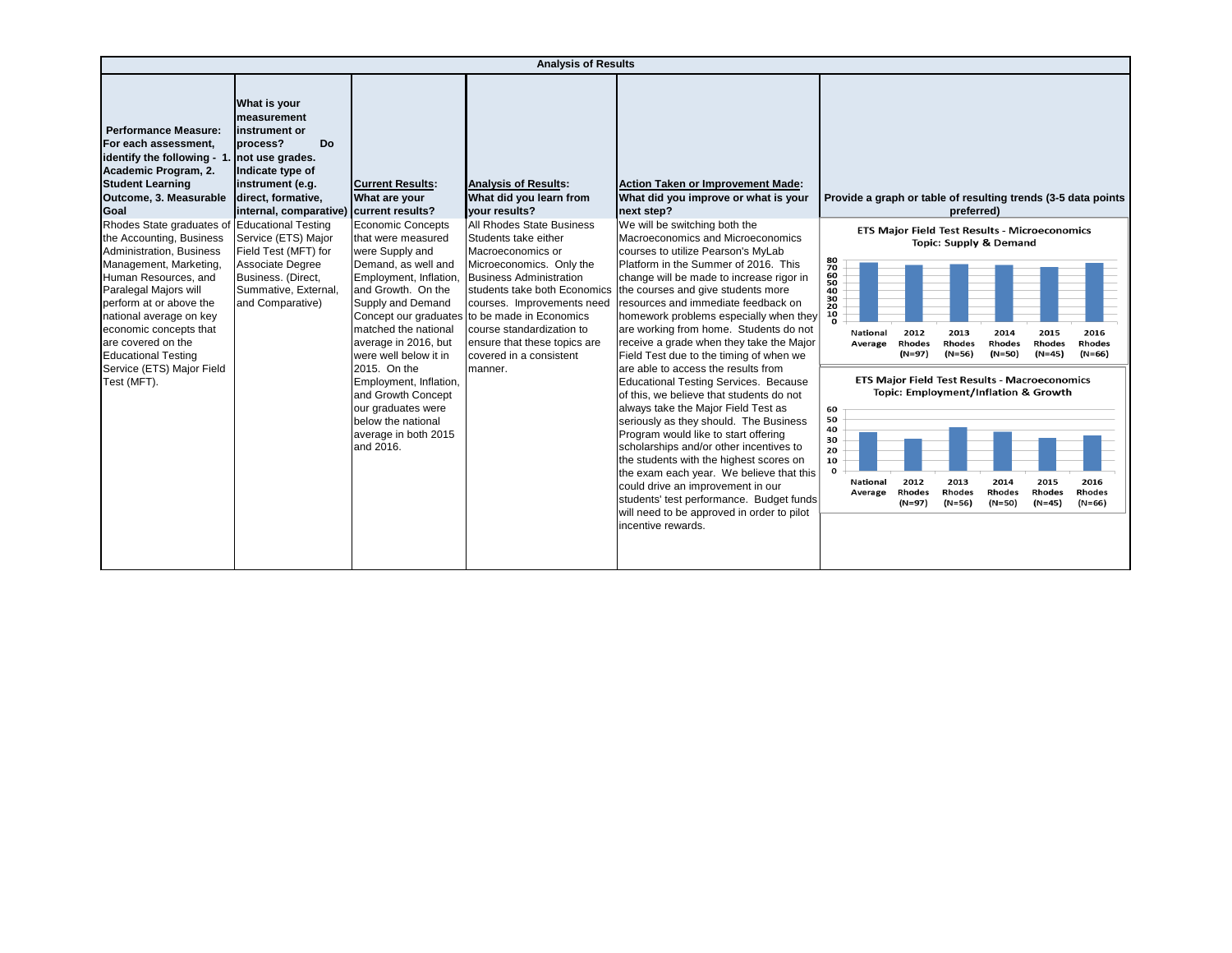|                                                                                                                                                                                                                                                                                      |                                                                                                                                                                                                                                                                                                                                                                                                                                                                                                                                                                                         |                                                                                                                                                                                                                                                                                                                                                                                                                                     | <b>TABLE 3a: Faculty and Staff Focus Results (Standard 5)</b>                                                                                                                                                                                                                                                                                                                                                                                                                                                                                                                                                                                                                                                                                                                                                                                                     |                                                                                                                                                                                                                                                                                                                                                                                                                          |                                                                                                                                                                                                                                                                                                                                                                                                                        |  |  |  |  |  |
|--------------------------------------------------------------------------------------------------------------------------------------------------------------------------------------------------------------------------------------------------------------------------------------|-----------------------------------------------------------------------------------------------------------------------------------------------------------------------------------------------------------------------------------------------------------------------------------------------------------------------------------------------------------------------------------------------------------------------------------------------------------------------------------------------------------------------------------------------------------------------------------------|-------------------------------------------------------------------------------------------------------------------------------------------------------------------------------------------------------------------------------------------------------------------------------------------------------------------------------------------------------------------------------------------------------------------------------------|-------------------------------------------------------------------------------------------------------------------------------------------------------------------------------------------------------------------------------------------------------------------------------------------------------------------------------------------------------------------------------------------------------------------------------------------------------------------------------------------------------------------------------------------------------------------------------------------------------------------------------------------------------------------------------------------------------------------------------------------------------------------------------------------------------------------------------------------------------------------|--------------------------------------------------------------------------------------------------------------------------------------------------------------------------------------------------------------------------------------------------------------------------------------------------------------------------------------------------------------------------------------------------------------------------|------------------------------------------------------------------------------------------------------------------------------------------------------------------------------------------------------------------------------------------------------------------------------------------------------------------------------------------------------------------------------------------------------------------------|--|--|--|--|--|
|                                                                                                                                                                                                                                                                                      | Complete the following table. Provide three or four examples, reporting what you consider to be the most important data. It is not necessary to provide results for every process.                                                                                                                                                                                                                                                                                                                                                                                                      |                                                                                                                                                                                                                                                                                                                                                                                                                                     |                                                                                                                                                                                                                                                                                                                                                                                                                                                                                                                                                                                                                                                                                                                                                                                                                                                                   |                                                                                                                                                                                                                                                                                                                                                                                                                          |                                                                                                                                                                                                                                                                                                                                                                                                                        |  |  |  |  |  |
| <b>Faculty and Staff</b><br><b>Focused Results</b>                                                                                                                                                                                                                                   | Faculty and staff-focused results examine how well the organization creates and maintains a positive, productive, learning-centered work environment for business faculty and staff.<br>Key indicators may include: professional development, scholarly activities, community service, administrative duties, business and industry interaction, number of advisees, number of committees, number<br>of theses supervised, satisfaction or dissatisfaction of faculty and staff, positive, productive, and learning-centered environment, safety, absenteeism, turnover, or complaints. |                                                                                                                                                                                                                                                                                                                                                                                                                                     |                                                                                                                                                                                                                                                                                                                                                                                                                                                                                                                                                                                                                                                                                                                                                                                                                                                                   |                                                                                                                                                                                                                                                                                                                                                                                                                          |                                                                                                                                                                                                                                                                                                                                                                                                                        |  |  |  |  |  |
|                                                                                                                                                                                                                                                                                      | If for any given performance measure your goal is being exceeded repeatedly, consider either increasing the goal or changing the performance measure so that action can be taken to improve the<br>program.                                                                                                                                                                                                                                                                                                                                                                             |                                                                                                                                                                                                                                                                                                                                                                                                                                     |                                                                                                                                                                                                                                                                                                                                                                                                                                                                                                                                                                                                                                                                                                                                                                                                                                                                   |                                                                                                                                                                                                                                                                                                                                                                                                                          |                                                                                                                                                                                                                                                                                                                                                                                                                        |  |  |  |  |  |
|                                                                                                                                                                                                                                                                                      | - For all data reported, show sample size (n=75).                                                                                                                                                                                                                                                                                                                                                                                                                                                                                                                                       |                                                                                                                                                                                                                                                                                                                                                                                                                                     |                                                                                                                                                                                                                                                                                                                                                                                                                                                                                                                                                                                                                                                                                                                                                                                                                                                                   |                                                                                                                                                                                                                                                                                                                                                                                                                          |                                                                                                                                                                                                                                                                                                                                                                                                                        |  |  |  |  |  |
|                                                                                                                                                                                                                                                                                      |                                                                                                                                                                                                                                                                                                                                                                                                                                                                                                                                                                                         |                                                                                                                                                                                                                                                                                                                                                                                                                                     | <b>Analysis of Results</b>                                                                                                                                                                                                                                                                                                                                                                                                                                                                                                                                                                                                                                                                                                                                                                                                                                        |                                                                                                                                                                                                                                                                                                                                                                                                                          |                                                                                                                                                                                                                                                                                                                                                                                                                        |  |  |  |  |  |
| <b>Performance Measure:</b><br><b>What is your</b><br>performance measure?<br>What is your goal?<br>(The goal should be<br>measurable.)<br>The ACBSP Accredited<br>Technology, and Public<br>Service Division will strive<br>for minimal turnover in full<br>time faculty and staff. | What is your measurement<br>instrument or process?<br>(indicate length of cycle)<br>Annual review of employment<br>Majors within the Business, status of full time dean, chair,<br>coordinator, and faculty.                                                                                                                                                                                                                                                                                                                                                                            | <b>Current Results:</b><br>What are your<br>current results?<br>From July 2014 to<br>June 2016 three<br>employee positions<br>turned over. The<br>Interim Dean of the<br><b>Business and Public</b><br>Service Division's<br>contract was not<br>renewed. The Chair of<br>the Management and<br><b>Marketing Program</b><br>resigned, and one full<br>time faculty member in<br>the Management and<br>Marketing Program<br>retired. | <b>Analysis of Results:</b><br>What did<br>you learn from your results?<br>While we strive for minimal turnover in<br>employees, it is not unavoidable. The<br>turnover of one faculty position resulted<br>from retirement. The Chair of the<br>Management and Marketing Program<br>voluntary resigned for personal<br>reasons. The Accounting Chair and<br>Management/Marketing Chair were<br>merged into one position following this<br>resignation (Business Administration<br>Chair). The Business Administration<br>Chair Position was filled by the<br>Accounting Chair. The Business and<br>Public Service Division and Information<br><b>Technology and Engineering</b><br>Technology Division were merged into<br>one new division (Business,<br>Technology, and Public Service) and a<br>new Dean was hired to oversee this<br>newly created division. | <b>Action Taken or</b><br>Improvement Made: What<br>did you improve or what is<br>your next step?<br>The ACBSP Accredited<br>Majors will continue to<br>monitor turnover closely. A<br>new strategic plan for the<br>college is being developed in<br>which new employee<br>retention initiatives will be<br>launched. Human Resources<br>is also actively working to<br>improve its new employee<br>onboarding process. | Provide a graph or table of resulting trends (3-5 data points preferred)<br><b>Business Unit Full Time Employee</b><br><b>Turnover</b><br>10<br>8<br>6<br>4<br>$\overline{2}$<br>2010-2011<br>2011-2012<br>2012-2013<br>2013-2014<br>2014-2015<br>2015-2016<br>$(N=8)$<br>(N=8)<br>$(N=7)$<br>(N=8)<br>(N=7)<br>(N=6)<br>Total Full Time Employees (Including Dean, Chairs and Faculty)<br>Full Time Employee Turnover |  |  |  |  |  |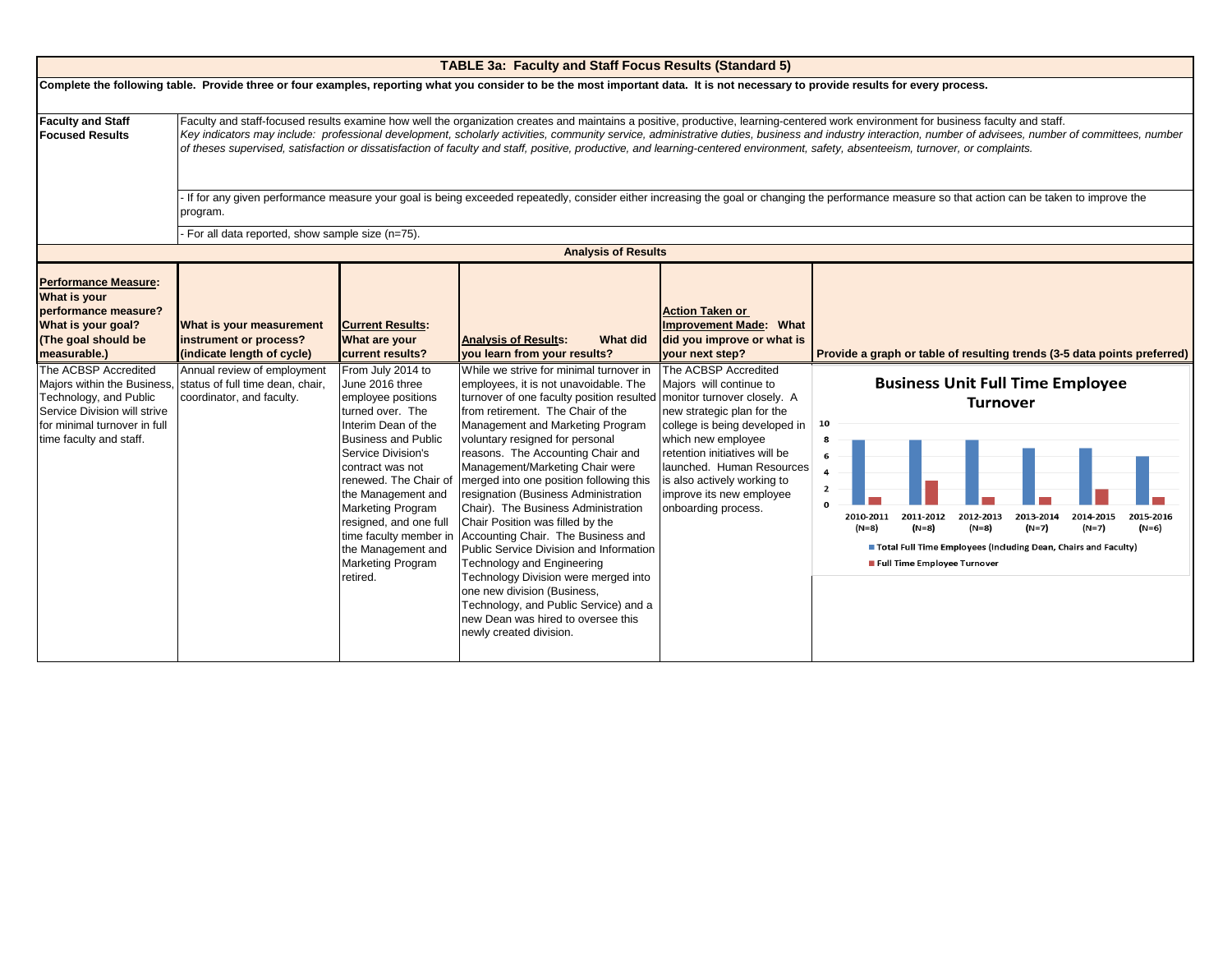|                                                                                                                                                                                                           | <b>Analysis of Results</b>                                                                                                                    |                                                                                                                                                                                                                                                                                                                                                        |                                                                                                                                                                                                                                                                                                                                                                                                                                                                                                                                                                                                                                                                                                                                                                                                                                                |                                                                                                                                                                                                                                                                                                                                                                                                                                                                                                                                                                               |                                                                                                                                                                                                                                                                                                                                                                                                                                                                                              |  |  |  |  |
|-----------------------------------------------------------------------------------------------------------------------------------------------------------------------------------------------------------|-----------------------------------------------------------------------------------------------------------------------------------------------|--------------------------------------------------------------------------------------------------------------------------------------------------------------------------------------------------------------------------------------------------------------------------------------------------------------------------------------------------------|------------------------------------------------------------------------------------------------------------------------------------------------------------------------------------------------------------------------------------------------------------------------------------------------------------------------------------------------------------------------------------------------------------------------------------------------------------------------------------------------------------------------------------------------------------------------------------------------------------------------------------------------------------------------------------------------------------------------------------------------------------------------------------------------------------------------------------------------|-------------------------------------------------------------------------------------------------------------------------------------------------------------------------------------------------------------------------------------------------------------------------------------------------------------------------------------------------------------------------------------------------------------------------------------------------------------------------------------------------------------------------------------------------------------------------------|----------------------------------------------------------------------------------------------------------------------------------------------------------------------------------------------------------------------------------------------------------------------------------------------------------------------------------------------------------------------------------------------------------------------------------------------------------------------------------------------|--|--|--|--|
| <b>Performance Measure:</b><br>What is your<br>performance measure?<br>What is your goal?<br>(The goal should be<br>measurable.)                                                                          | What is your measurement<br>instrument or process?<br>(indicate length of cycle)                                                              | <b>Current Results:</b><br>What are your<br>current results?                                                                                                                                                                                                                                                                                           | <b>Analysis of Results:</b><br>What did<br>you learn from your results?                                                                                                                                                                                                                                                                                                                                                                                                                                                                                                                                                                                                                                                                                                                                                                        | <b>Action Taken or</b><br><b>Improvement Made: What</b><br>did you improve or what is<br>your next step?                                                                                                                                                                                                                                                                                                                                                                                                                                                                      | Provide a graph or table of resulting trends (3-5 data points preferred)                                                                                                                                                                                                                                                                                                                                                                                                                     |  |  |  |  |
| The ACBSP Accredited<br>Majors within the Business, Instruction surveys that are<br>Technology, and Public<br>from the Student<br>Evaluation of Instruction<br>that will exceed the<br>College's average. | Student Evaluation of<br>administered each term. The<br>Division will achieve ratings student course evaluations use<br>a 1 to 5 point scale. | For a 6 term reporting<br>period. the College<br>5.0 scale.<br>Management,<br>Marketing, and<br>Economics classes<br>met or exceeded the<br>the 6 terms.<br>Accounting and<br>Finance classes met or<br>exceeded the College<br>average in 4 of the 6<br>terms. Paralegal<br>classes met or<br>exceeded the College<br>average in 2 of the 5<br>terms. | Strides have been made to improve<br>student response rates to course<br>average is 4.6 out of a evaluations especially in on-line<br>classes. All business courses trend<br>very close to the College's average of<br>4.6. The lowest average rating during<br>a term experienced in any business<br>course was a 4.4 out of a 5.0 point<br>College average in 5 of scale. Please note that starting in the<br>Summer of 2015 Rhodes State's<br>Institutional Research started piloting<br>various products to move course<br>evaluations from largely paper based to<br>web based. This pilot ran for several<br>terms and resulted in Rhodes State<br>selecting "EvaluationKit" to deliver<br>course evaluations. Because of this<br>pilot, summary data of course<br>evaluation is not available from<br>Institutional Research to present | Continued effort will be<br>undertaken by faculty to<br>encourage students to<br>complete these surveys.<br>Faculty, Coordinators, Chairs,<br>and Deans will continue to<br>monitor feedback from<br>individual classes to make<br>necessary adjustments to<br>course content, course<br>structure, and faculty<br>assigned to courses. In the<br>Paralegal Program<br>specifically, the program<br>Coordinator is now teaching<br>more sections of Business<br>Law, which is the highest<br>enrolled class in the program.<br>The seated Business Law<br>class has also been | <b>Accounting &amp; Finance</b><br>$\begin{array}{c} 5.0 \\ 4.8 \\ 4.6 \end{array}$<br>$4.4$<br>$4.2$<br>4.0<br>3.8<br>3.6<br>3.4<br>$\frac{3.2}{3.0}$<br>Spring 2014<br>Spring 2015<br>Summer<br><b>Fall 2013</b><br>Summer<br><b>Fall 2014</b><br>2013<br>(N=94)<br>$(N=118)$<br>2014<br>$(N=100)$<br>$(N=131)$<br>(N=33)<br>$(N=11)$<br><b>Management, Marketing &amp; Economics</b><br>$\begin{array}{c} 5.0 \\ 4.8 \end{array}$<br>4.6<br>4.4<br>4.2<br>$\frac{4.0}{3.8}$<br>3.6<br>3.4 |  |  |  |  |
|                                                                                                                                                                                                           |                                                                                                                                               |                                                                                                                                                                                                                                                                                                                                                        | information from Summer 2015, Fall<br>2015, and Spring 2016 terms.<br>Institutional Research will be working to<br>develop summary data reporting out of<br>the "EvaluationKit" application.                                                                                                                                                                                                                                                                                                                                                                                                                                                                                                                                                                                                                                                   | redesigned to do more hands<br>on application case studies,<br>which should improve student<br>evaluations.                                                                                                                                                                                                                                                                                                                                                                                                                                                                   | $\frac{3.2}{3.0}$<br><b>Fall 2013</b><br>Spring 2014<br><b>Fall 2014</b><br>Spring 2015<br>Summer<br>Summer<br>$(N=193)$<br>2013<br>$(N=207)$<br>$(N=170)$<br>2014<br>$(N=154)$<br>$(N=50)$<br>$(N=18)$                                                                                                                                                                                                                                                                                      |  |  |  |  |
|                                                                                                                                                                                                           |                                                                                                                                               |                                                                                                                                                                                                                                                                                                                                                        |                                                                                                                                                                                                                                                                                                                                                                                                                                                                                                                                                                                                                                                                                                                                                                                                                                                |                                                                                                                                                                                                                                                                                                                                                                                                                                                                                                                                                                               | Paralegal<br>5.0                                                                                                                                                                                                                                                                                                                                                                                                                                                                             |  |  |  |  |
|                                                                                                                                                                                                           |                                                                                                                                               |                                                                                                                                                                                                                                                                                                                                                        |                                                                                                                                                                                                                                                                                                                                                                                                                                                                                                                                                                                                                                                                                                                                                                                                                                                |                                                                                                                                                                                                                                                                                                                                                                                                                                                                                                                                                                               | 4.8<br>4.6<br>4.4<br>4.2<br>4.0<br>3.8<br>3.6<br>3.4<br>3.2<br>3.0<br><b>Fall 2013</b><br>Spring 2014<br><b>Fall 2014</b><br>Spring 2015<br>Summer<br>2013<br>$(N=7)$<br>$(N=30)$<br>$(N=50)$<br>(N=20)<br>$(N=6)$                                                                                                                                                                                                                                                                           |  |  |  |  |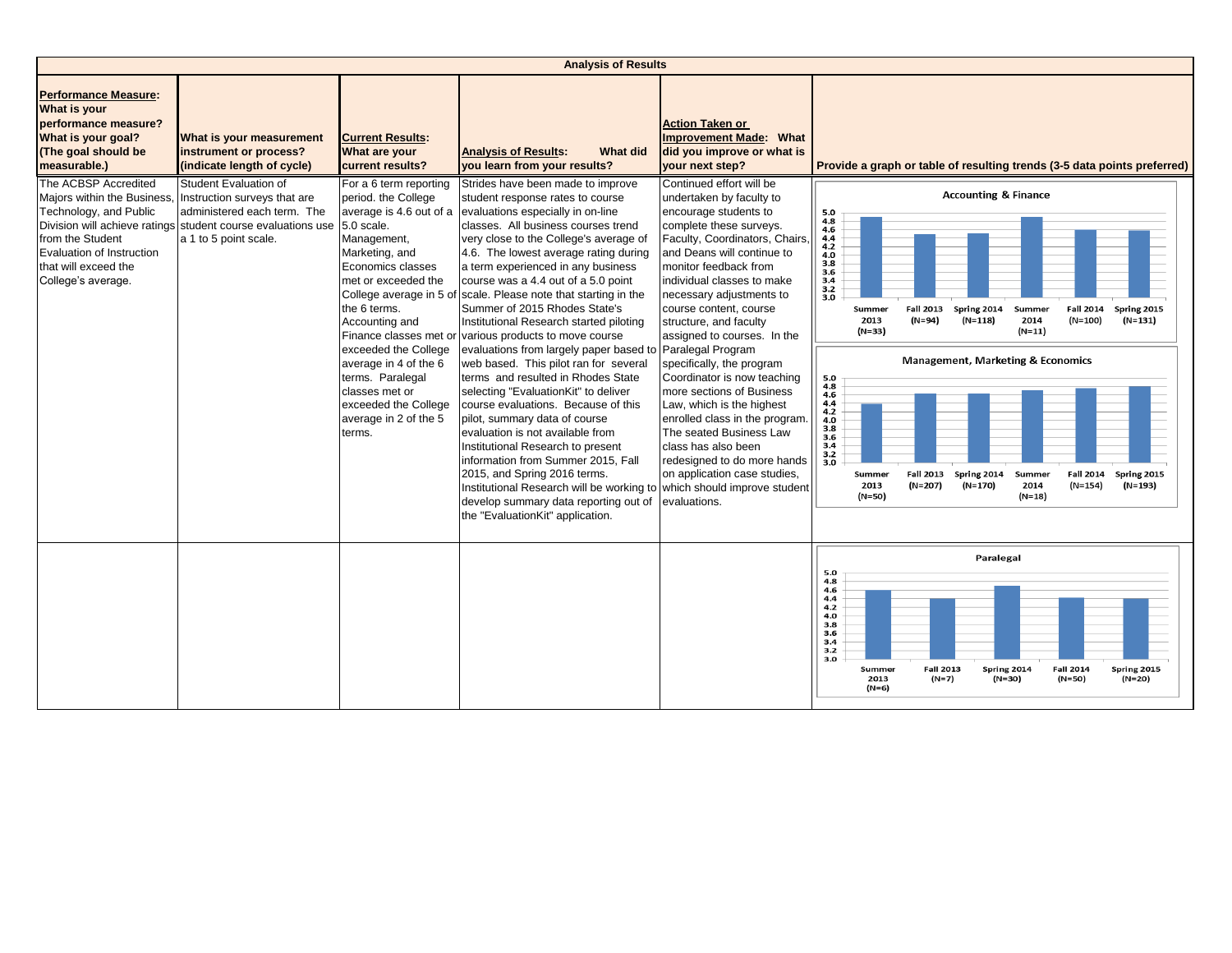|                                                                                                                                                                                                    | <b>Analysis of Results</b>                                                         |                                                                                                                                                                                             |                                                                                                                                                                                                                                                                                                                                                                                                                                                                                                                                                                                                                                                                                                                                                                            |                                                                                                                                                                                                                                                                                                                                                                                                                                                                                                                                                                                                   |                                                                                                                                                                                                                                                                       |  |  |  |
|----------------------------------------------------------------------------------------------------------------------------------------------------------------------------------------------------|------------------------------------------------------------------------------------|---------------------------------------------------------------------------------------------------------------------------------------------------------------------------------------------|----------------------------------------------------------------------------------------------------------------------------------------------------------------------------------------------------------------------------------------------------------------------------------------------------------------------------------------------------------------------------------------------------------------------------------------------------------------------------------------------------------------------------------------------------------------------------------------------------------------------------------------------------------------------------------------------------------------------------------------------------------------------------|---------------------------------------------------------------------------------------------------------------------------------------------------------------------------------------------------------------------------------------------------------------------------------------------------------------------------------------------------------------------------------------------------------------------------------------------------------------------------------------------------------------------------------------------------------------------------------------------------|-----------------------------------------------------------------------------------------------------------------------------------------------------------------------------------------------------------------------------------------------------------------------|--|--|--|
| <b>Performance Measure:</b><br><b>What is your</b><br>performance measure?<br>What is your goal?<br>(The goal should be<br>measurable.)                                                            | What is your measurement<br>instrument or process?<br>(indicate length of cycle)   | <b>Current Results:</b><br>What are your<br>current results?                                                                                                                                | <b>Analysis of Results:</b><br><b>What did</b><br>you learn from your results?                                                                                                                                                                                                                                                                                                                                                                                                                                                                                                                                                                                                                                                                                             | <b>Action Taken or</b><br><b>Improvement Made: What</b><br>did you improve or what is<br>your next step?                                                                                                                                                                                                                                                                                                                                                                                                                                                                                          | Provide a graph or table of resulting trends (3-5 data points preferred)                                                                                                                                                                                              |  |  |  |
| The ACBSP Accredited<br>Majors within the Business,<br>Technology, and Public<br>Division will strive to have<br>a reasonably even<br>distribution of students<br>assigned to faculty<br>advisors. | Report of students assigned to<br>faculty advisors from<br>Institutional Research. | to faculty advisors is<br>not reasonably even<br>term to term.<br>ensure that faculty are<br>not overloaded with<br>student advising<br>responsibilities.                                   | Distribution of students Currently students are assigned to<br>faculty advisors based on their major<br>and last name. The Business<br><b>Administration and Business</b><br>Improvements need to Management majors have significantly<br>be made in this area to more students than other business<br>related majors which in-turn can cause<br>those faculty to have a much higher<br>number of students to advise. Due to<br>turnover and elimination of positions,<br>there is significant variance in these<br>numbers term to term. Faculty<br>advisors along with the Chair work<br>closely with each other to ensure that<br>all students are advised and often<br>advise students even when they are<br>not assigned to them.                                     | In the Fall of 2017 the<br>distribution of students to<br>faculty advisors will be looked<br>at closely to see if revisions<br>can be made to ensure a<br>more equal distribution of<br>students.                                                                                                                                                                                                                                                                                                                                                                                                 | <b>Number of Students Assigned to Faculty</b><br><b>Advisor</b><br>250<br>200<br>150<br>100<br>50<br>$\Omega$<br>Paralegal<br>Accounting<br>HR & Management<br>Marketing &<br>Faculty<br>Faculty<br>Management<br>Faculty<br>Faculty<br>Fall 2014 Fall 2015 Fall 2016 |  |  |  |
| The ACBSP Accredited<br>Majors within the Business,<br>Technology, and Public<br>Division will strive to have<br>50% of the courses staffed<br>by full time faculty<br>members.                    | Term/Annual analysis of faculty<br>teaching assignments.                           | In the 2014-2015<br>the courses were<br>taught by full time<br>faculty members. In<br>the 2015-2016<br>academic year, this<br>number dropped to<br>43% which is below<br>the targeted goal. | A 5% increase in courses being staffed<br>academic year, 50% of with full time faculty was made from<br>the 2013-2014 to the 2014-2015<br>academic year which allowed the<br>Accredited Business Unit to hit the 50%<br>goal. During the 2015-2016 academic<br>year the headcount reduction at the<br>Chair level along with increases in<br>College Credit Plus faculty negatively<br>impacted the number of courses being<br>staffed by full time faculty. 43% of<br>classes were taught by full time faculty<br>in the 2015-2016 academic year. This<br>is down from 67% in 2010-2011 and<br>50% in the 2014-2015 academic year.<br>Full time headcount reductions at the<br>faculty and Chair levels over the last<br>four years are contributing to these<br>results. | The college continues to<br>monitor full time and part time<br>faculty ratios and strives for<br>quality instruction. It will be<br>challenging to reach the 50%<br>goal in future if we see<br>growth in the number of<br>courses being offered each<br>academic year. Since the<br><b>ACBSP Accredited Majors</b><br>rely heavily on adjuncts the<br>Chair and Coordinator are<br>working to ensure that all<br>courses are consistent<br>section to section, and that<br>adjuncts have one of their<br>courses reviewed at least<br>annually to provide feedback<br>for continued improvement. | % Courses FT vs PT<br>100%<br>90%<br>80%<br>70%<br>Part Time<br>60%<br>50%<br>40%<br>30%<br>20%<br>Full Time<br>10%<br>0%<br>zoucrazi religion de la chemie de la chemie de la chemie de la chemie                                                                    |  |  |  |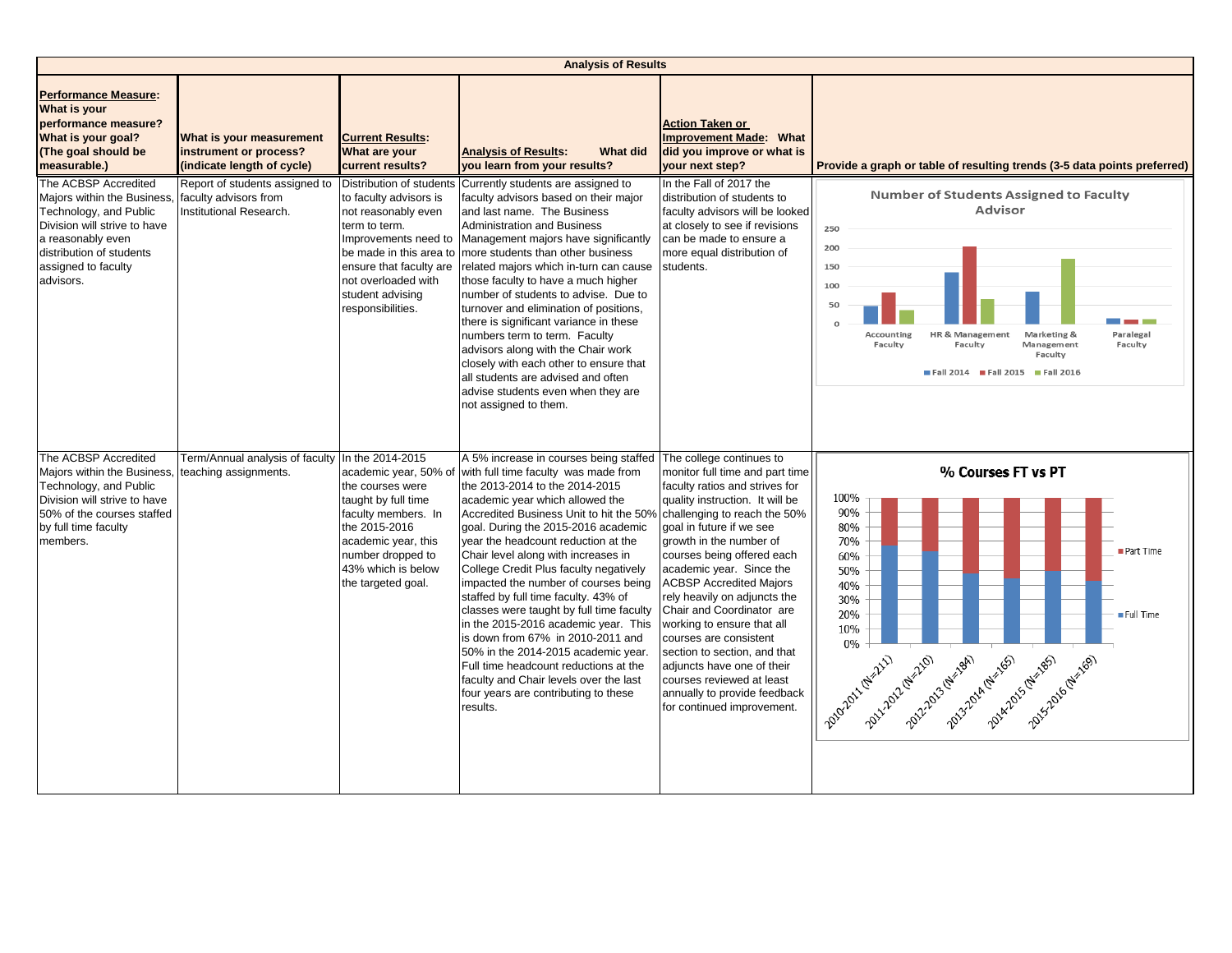#### **TABLE 3b: Full-time and Part-time Faculty Qualifications (Standard 5)**

Complete this table for new full-time and part-time faculty members since last self-study or QA report. Do not include faculty members previously reported, in accordance with Criterion 5.2 in the Standards and Criteria.

Use a separate line in the table for each level of qualification. For example, if Joe Smith is Masters qualified to teach management and professionally qualified to teach accounting then Joe Smith will be on two lines justifying each level of qualification.

| <b>TABLE 3b - NEW AND FULL-TIME AND PART-TIME FACULTY QUALIFICATIONS</b> |                                                                                                                         |                                                                                                                                                           |                                                                                                                                                                                                                                                                                                                   |                                                                                                                                       |  |  |  |  |  |
|--------------------------------------------------------------------------|-------------------------------------------------------------------------------------------------------------------------|-----------------------------------------------------------------------------------------------------------------------------------------------------------|-------------------------------------------------------------------------------------------------------------------------------------------------------------------------------------------------------------------------------------------------------------------------------------------------------------------|---------------------------------------------------------------------------------------------------------------------------------------|--|--|--|--|--|
| <b>FACULTY MEMBER NAME</b><br>(alphabetically by Last Name)              | <b>COURSES TAUGHT</b><br>(List the courses taught<br>during the reporting<br>period, include number of<br>credit hours) | <b>LIST ALL EARNED DEGREES</b><br>(State<br>Degree as documented on transcript,<br>must include major field)                                              | <b>DOCUMENT AT LEAST TWO</b><br><b>OTHER PROFESSIONAL</b><br><b>CERTIFICATION CRITERIA :</b><br>1. Two Years Work Experience<br>(other than teaching)<br>2.<br><b>Teaching Excellence Awards</b><br>3. Professional Certifications<br>4.<br><b>Research and/or Publication 5.</b><br><b>Additional Coursework</b> | <b>ACBSP QUALIFICATION</b><br>1. Masters<br>2.<br><b>Doctorate</b><br>3.<br>Professional<br>4.<br>(Choose<br><b>Exception</b><br>one) |  |  |  |  |  |
| Dotson, Aron                                                             | ECN 1410 - Macro Economics<br>(3 Cr Hrs); ECN 1430 - Micro<br>Economics (3 Cr Hrs)                                      | B.A., Education; M.A., Economics                                                                                                                          | N/A                                                                                                                                                                                                                                                                                                               | Master's Qualified in<br>Economics                                                                                                    |  |  |  |  |  |
| Elliott, Ashley                                                          | MKT 1010 - Principles of<br>Marketing (3 Cr Hrs)                                                                        | B.S. Business Administration; MBA                                                                                                                         | N/A                                                                                                                                                                                                                                                                                                               | Master's Qualified in<br>Marketing                                                                                                    |  |  |  |  |  |
| Foster, Joe                                                              | ECN 1430 - Micro Economics<br>(12 Cr Hrs)                                                                               | B.A., Political Science; Master of Public<br>Administration                                                                                               | 18 Cr Hrs in Economics beyond the<br>introductory principles level                                                                                                                                                                                                                                                | Master's Qualified in<br>Economics                                                                                                    |  |  |  |  |  |
| French, Bruce                                                            | Hrs)                                                                                                                    | BUS 2100 - Business Law (6 Cr B.A. International Relations; M.A. Government;<br>Juris Doctor                                                              | N/A                                                                                                                                                                                                                                                                                                               | Doctorate Qualified in Law                                                                                                            |  |  |  |  |  |
| Gruters, Ryan                                                            | ACC 1010 - Corporate<br>Accounting (4 Cr Hrs)                                                                           | B.A., Humanities; MBA; M.A., Sociology                                                                                                                    | N/A                                                                                                                                                                                                                                                                                                               | Master's Qualified in<br><b>Accounting (Principles Level</b><br>Courses Only)                                                         |  |  |  |  |  |
| Heitmeyer, Sara                                                          | MGT 1010 - Principles of<br>Management (3 Cr Hrs)                                                                       | B.A., Business Administration; MBA                                                                                                                        | N/A                                                                                                                                                                                                                                                                                                               | Master's Qualified in<br>Management                                                                                                   |  |  |  |  |  |
| Heitmeyer, Sara                                                          | MKT 1010 - Principles of<br>Marketing (3 Cr Hrs)                                                                        | B.A., Business Administration; MBA                                                                                                                        | N/A                                                                                                                                                                                                                                                                                                               | Master's Qualified in<br>Marketing                                                                                                    |  |  |  |  |  |
| Junkins, Chelsea                                                         | MGT 1250 - Team Building (3<br>Cr Hrs)                                                                                  | B.S., Business Education: MBA                                                                                                                             | N/A                                                                                                                                                                                                                                                                                                               | Master's Qualified in<br>Management                                                                                                   |  |  |  |  |  |
| Junkins, Chelsea                                                         | MKT 1010 - Principles of<br>Marketing (3 Cr Hrs)                                                                        | B.S., Business Education; MBA                                                                                                                             | N/A                                                                                                                                                                                                                                                                                                               | Master's Qualified in<br>Marketing                                                                                                    |  |  |  |  |  |
| Lawrence, Margaret                                                       | MGT 1010 - Principles of<br>Management (6 Cr Hrs)                                                                       | B.S., Business Management; MBA; M.S., Health N/A<br>Informatics                                                                                           |                                                                                                                                                                                                                                                                                                                   | Master's Qualified in<br>Management                                                                                                   |  |  |  |  |  |
| Lawrence, Margaret                                                       | MKT 2210 - Comprehensive<br>Sales Techniques (3 Cr Hrs)                                                                 | B.S., Business Management; MBA; M.S., Health N/A<br>Informatics                                                                                           |                                                                                                                                                                                                                                                                                                                   | Master's Qualified in<br>Marketing                                                                                                    |  |  |  |  |  |
| McClurg, Missy                                                           | ACC 1010 - Corporate<br>Accounting (4 Cr Hrs)                                                                           | B.A., Accounting; Master of Education                                                                                                                     | 18 Cr Hrs in Accounting beyond the<br>introductory principles level                                                                                                                                                                                                                                               | Master's Qualified in<br>Accounting                                                                                                   |  |  |  |  |  |
| Neeper, Kurtis                                                           | MGT 2490 - Applications in<br><b>Business Administration (2 Cr</b><br>Hrs)                                              | B.A., Political Science; MBA                                                                                                                              | N/A                                                                                                                                                                                                                                                                                                               | Master's Qualified in<br>Management                                                                                                   |  |  |  |  |  |
| Phillips, Rebecca                                                        | FIN 1010 - Principles of Money<br>& Banking (3 Cr Hrs)                                                                  | B.S., Business Administration; MBA                                                                                                                        | N/A                                                                                                                                                                                                                                                                                                               | Master's Qualified in Finance<br>(Principles Level Courses<br>Only)                                                                   |  |  |  |  |  |
| Phillips, Rebecca                                                        | ECN 1410 - Macro Economics<br>(6 Cr Hrs)                                                                                | B.S., Business Administration; MBA                                                                                                                        | N/A                                                                                                                                                                                                                                                                                                               | Master's Qualified in<br>Economics (Principles Level<br>Courses Only)                                                                 |  |  |  |  |  |
| Phillips, Rebecca                                                        | MGT 2991 - Practicum (5 Cr<br>Hrs); MGT 2992 - Seminar (2<br>Cr Hrs)                                                    | B.S., Business Administration; MBA                                                                                                                        | N/A                                                                                                                                                                                                                                                                                                               | Master's Qualified in<br>Management                                                                                                   |  |  |  |  |  |
| Ridgwell, Diana                                                          | MGT 2010 - Organizational<br>Behavior (6 Cr Hrs)                                                                        | B.S, Business Administration & Marketing; M.A. 18 Cr Hrs in Management beyond the<br>Liberal Studies, Ph. D. Educational Leadership<br>and Policy Studies | introductory principles level                                                                                                                                                                                                                                                                                     | Master's Qualified in<br>Management                                                                                                   |  |  |  |  |  |
| Ridgwell, Diana                                                          | MKT 1010 - Principles of<br>Marketing (6 Cr Hrs)                                                                        | B.S, Business Administration & Marketing; M.A.<br>Liberal Studies, Ph. D. Educational Leadership<br>and Policy Studies                                    | N/A                                                                                                                                                                                                                                                                                                               | Exception                                                                                                                             |  |  |  |  |  |
| Schnieder, John                                                          | ACC 1010 - Corporate<br>Accounting (8 Cr Hrs); ACC<br>1121 - Payroll Accounting (4 Cr<br>Hrs)                           | B.A., Economics; M.S. Education and Health<br><b>Sciences</b>                                                                                             | N/A                                                                                                                                                                                                                                                                                                               | Exception                                                                                                                             |  |  |  |  |  |
| Schnieder, John                                                          | ECN 1410 - Macro Economics<br>(6 Cr Hrs); ECN 1430 - Micro<br>Economics (6 Cr Hrs)                                      | B.A., Economics; M.S. Education and Health<br>Sciences                                                                                                    | 18 Cr Hrs in Economics beyond the<br>introductory principles level                                                                                                                                                                                                                                                | Master's Qualified in<br>Economics                                                                                                    |  |  |  |  |  |
| Young, Roger                                                             | MKT 1500 - Consumer<br>Behavior (2 Cr Hrs); MKT 2110<br>Advertising and Sales<br>Promotion (3 Cr Hrs)                   | B.A., Accounting; MBA                                                                                                                                     | N/A                                                                                                                                                                                                                                                                                                               | Master's Qualified in<br>Marketing                                                                                                    |  |  |  |  |  |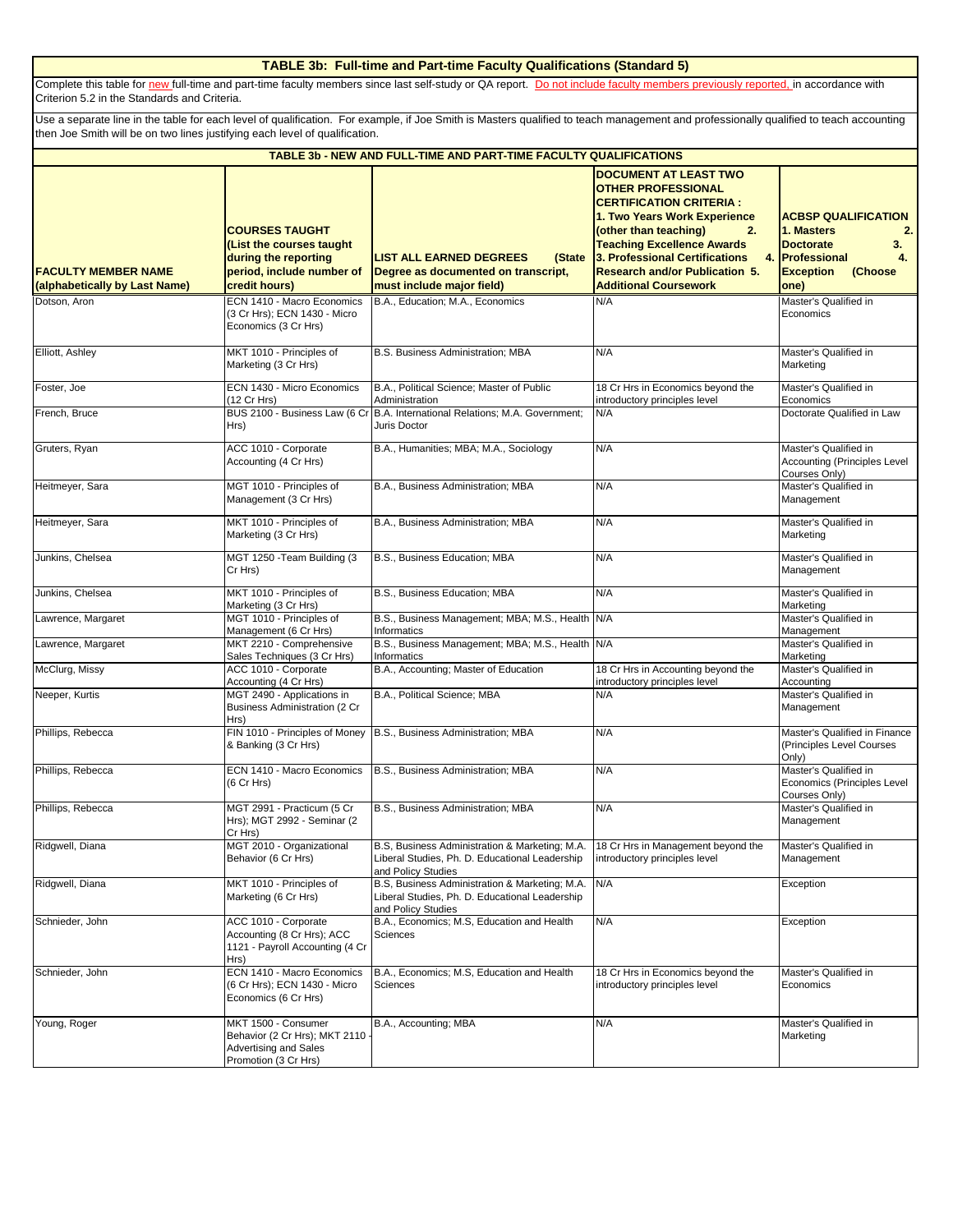### **TABLE 7: Business Unit Performance Results (Standard 6)**

Complete the following table. Provide three or four examples, reporting what you consider to be the most important data. It is not necessary to provide results for every process.

| Organizational<br><b>Effectiveness Results</b>                                                                                                               | Organizational effectiveness results examine attainment of organizational goals. Each business unit must have a systematic reporting mechanism for each business program<br>that charts results such as enrollment patterns, student academic success, graduation rates, retention rates, job placement rates, transfer rates, industry certification/licensure<br>attainment, increased use of web-based technologies, use of facilities by community organizations, contributions to the community, or partnerships, retention rates by program,<br>and what you report to governing boards and administrative units.<br>Please note that data reported in this table should be business unit data and not institution-wide data.<br>If for any given performance measure your goal is being exceeded repeatedly, consider either increasing the goal or changing the performance measure so that action can be<br>taken to improve the program.<br>For all data reported, show sample size (n=75). |                                                                                                                                                                                                                                                      |                                                                                                                                                                                                                     |                                                                                                                                                                                                           |                                                                                                                                                    |
|--------------------------------------------------------------------------------------------------------------------------------------------------------------|-------------------------------------------------------------------------------------------------------------------------------------------------------------------------------------------------------------------------------------------------------------------------------------------------------------------------------------------------------------------------------------------------------------------------------------------------------------------------------------------------------------------------------------------------------------------------------------------------------------------------------------------------------------------------------------------------------------------------------------------------------------------------------------------------------------------------------------------------------------------------------------------------------------------------------------------------------------------------------------------------------|------------------------------------------------------------------------------------------------------------------------------------------------------------------------------------------------------------------------------------------------------|---------------------------------------------------------------------------------------------------------------------------------------------------------------------------------------------------------------------|-----------------------------------------------------------------------------------------------------------------------------------------------------------------------------------------------------------|----------------------------------------------------------------------------------------------------------------------------------------------------|
|                                                                                                                                                              |                                                                                                                                                                                                                                                                                                                                                                                                                                                                                                                                                                                                                                                                                                                                                                                                                                                                                                                                                                                                       |                                                                                                                                                                                                                                                      | <b>Analysis of Results</b>                                                                                                                                                                                          |                                                                                                                                                                                                           |                                                                                                                                                    |
| <b>Performance Measure:</b><br>What is your<br>performance measure?<br>What is your goal?<br>(The goal should be<br>measurable.)                             | What is your measurement<br>instrument or process?<br>(indicate length of cycle)                                                                                                                                                                                                                                                                                                                                                                                                                                                                                                                                                                                                                                                                                                                                                                                                                                                                                                                      | <b>Current Results:</b><br>What are your<br>current results?                                                                                                                                                                                         | <b>Analysis of Results:</b><br>What did you learn from<br>vour results?                                                                                                                                             | <b>Action Taken or</b><br><b>Improvement Made:</b><br>What did you improve<br>or what is your next<br>step?                                                                                               | Provide a graph or table of resulting trends (3-5 data points<br>preferred)                                                                        |
| Each academic program should<br>attain a 26% Contribution<br>Margin Ratio comparing<br>appropriate earned revenues<br>with directly related<br>expenditures. | College Contribution Margin Report<br>(Fiscal Year)                                                                                                                                                                                                                                                                                                                                                                                                                                                                                                                                                                                                                                                                                                                                                                                                                                                                                                                                                   | The Business Program has<br>substantially exceeded the<br>five years reported. In the<br>2015-2016 Fiscal Year the<br><b>Business Program had</b><br>Revenues of \$1,330,350;<br>Expenses of \$496,100 and a<br>Contribution Margin of<br>\$834,250. | Program Chair will continue to<br>monitor. The Business Program support requests made in<br>College's goal of 26% for all is a strong contributor to the<br>college in terms of contribution<br>margin and revenue. | Positive performance helps<br>annual budget hearings. New<br>marketing efforts that are part<br>of the College Strategic Plan<br>will be explored to promote<br>the business program to the<br>community. | <b>Business, CM Ratio%</b><br>70%<br>60%<br>50%<br>40%<br>30%<br>■ Goal<br>20%<br>■ Actual<br>10%<br>0%<br>1011-12 1012-13 1013-14 1014-15 1015-16 |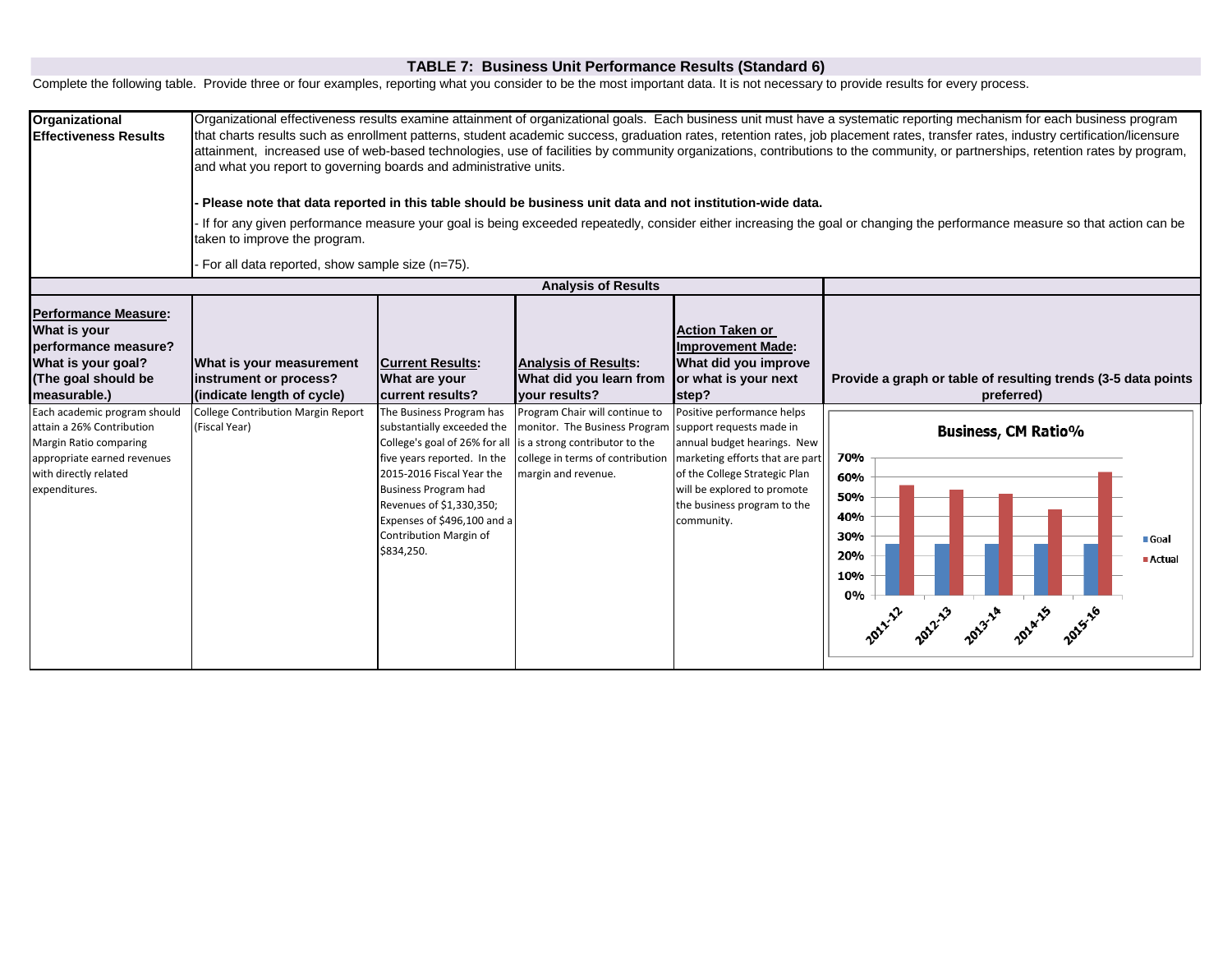|                                                                                                                                                                  |                                                                                                                                                                                                                                                          |                                                                                                                                                                                                                                                                        | <b>Analysis of Results</b>                                                                                                                                                                                                                                                                                                                                                                                                                                                                                                                                                                                                                                                                                                      |                                                                                                                                                                                                                                                                                  |                                                                                                                                                                                                     |
|------------------------------------------------------------------------------------------------------------------------------------------------------------------|----------------------------------------------------------------------------------------------------------------------------------------------------------------------------------------------------------------------------------------------------------|------------------------------------------------------------------------------------------------------------------------------------------------------------------------------------------------------------------------------------------------------------------------|---------------------------------------------------------------------------------------------------------------------------------------------------------------------------------------------------------------------------------------------------------------------------------------------------------------------------------------------------------------------------------------------------------------------------------------------------------------------------------------------------------------------------------------------------------------------------------------------------------------------------------------------------------------------------------------------------------------------------------|----------------------------------------------------------------------------------------------------------------------------------------------------------------------------------------------------------------------------------------------------------------------------------|-----------------------------------------------------------------------------------------------------------------------------------------------------------------------------------------------------|
| <b>Performance Measure:</b><br>What is your<br>performance measure?<br>What is your goal?<br>(The goal should be<br>measurable.)<br>Each academic program should | What is your measurement<br>instrument or process?<br>(indicate length of cycle)<br><b>College Contribution Margin Report</b>                                                                                                                            | <b>Current Results:</b><br>What are your<br>current results?<br>The Paralegal Program                                                                                                                                                                                  | <b>Analysis of Results:</b><br>What did you learn from<br>your results?<br>The Paralegal Program                                                                                                                                                                                                                                                                                                                                                                                                                                                                                                                                                                                                                                | <b>Action Taken or</b><br><b>Improvement Made:</b><br>What did you improve<br>or what is your next<br>step?<br>Paralegal budgets will be                                                                                                                                         | Provide a graph or table of resulting trends (3-5 data points<br>preferred)                                                                                                                         |
| attain a 26% Contribution<br>Margin Ratio comparing<br>appropriate earned revenues<br>with directly related<br>expenditures.                                     | (Fiscal Year)                                                                                                                                                                                                                                            | exceeded the College's goal<br>of 26% In the 2015-2016<br>Fiscal Year. Three of the<br>other 5 years reported fail<br>to meet the 26% goal. In<br>the 2015-2016 Academic<br>Year the Paralegal Program The Paralegal Program is<br>Contribution Margin of<br>\$48,327. | historically has run with low<br>contribution margins due to low inconsistent contribution<br>enrollment in the program.<br>Additionally, rising healthcare<br>costs are also contributing to<br>weaker contribution margins.<br>had Revenues of \$181,767; considered sustainable as long<br>Expenses of \$133,440 and a as the program maintains an<br>overall positive contribution<br>margin.                                                                                                                                                                                                                                                                                                                               | monitored closely due to<br>margins. New marketing<br>efforts that are part of the<br>College Strategic Plan will be<br>explored to promote this<br>program to the community.                                                                                                    | PARALEGAL, C/M Ratio %<br>0.4<br>0.3<br>Goal<br>0.2<br>Actual<br>0.1<br><b>POLAILLY</b><br>2011-12<br>2021-3<br><b>POLITIC</b><br>2011/18                                                           |
| The Business Administration<br>Program will attain consistent<br>billable credit hour growth of 4%<br>annually.                                                  | Course Enrollment Report generated<br>each academic semester. Please note<br>the Business Administration Program<br>ncludes the Accounting, Business<br>Administration, Business<br>Management, Human Resource, and<br>Marketing Majors. (Academic Year) | The Business<br><b>Administration Program</b><br>saw billable credit hours<br>increase by 5% in the 2014-<br>15 academic year and<br>academic year.                                                                                                                    | The goal was met in the 2014-<br>2015 academic year, but not<br>met in the 2015-2016 academic initiatives and College Credit<br>year. Enrollment at Rhodes<br>State College will generally<br>increase 1% in the 2015-16 trend with the local economy<br>and job market. The local job<br>market has strengthened over<br>the last six years which has<br>negatively affected enrollment.<br>The Business Administration<br>Program experienced significant<br>declines in student credit hours<br>from 2010 through 2014. It<br>appears that student credit<br>hours have stabilized over the<br>last two years due in part to<br>increases in College Credit Plus<br>classes that are being offered at<br>local high schools. | Rhodes State is continuing to<br>look at new marketing<br>Plus partnerships to drive<br>increases in enrollment for<br>future years. The<br>development of a degree in<br>Supply Chain Management is<br>also under consideration to be<br>launched in a future academic<br>year. | <b>BUSINESS ADMINISTRATION PROGAM</b><br><b>STUDENT CREDIT HOURS</b><br>9,000<br>8,000<br>7,000<br>6,000<br>5,000<br>4,000<br>3,000<br>2,000<br>1,000<br>2010-11 2012-12 2013-14 2014-15<br>2015-16 |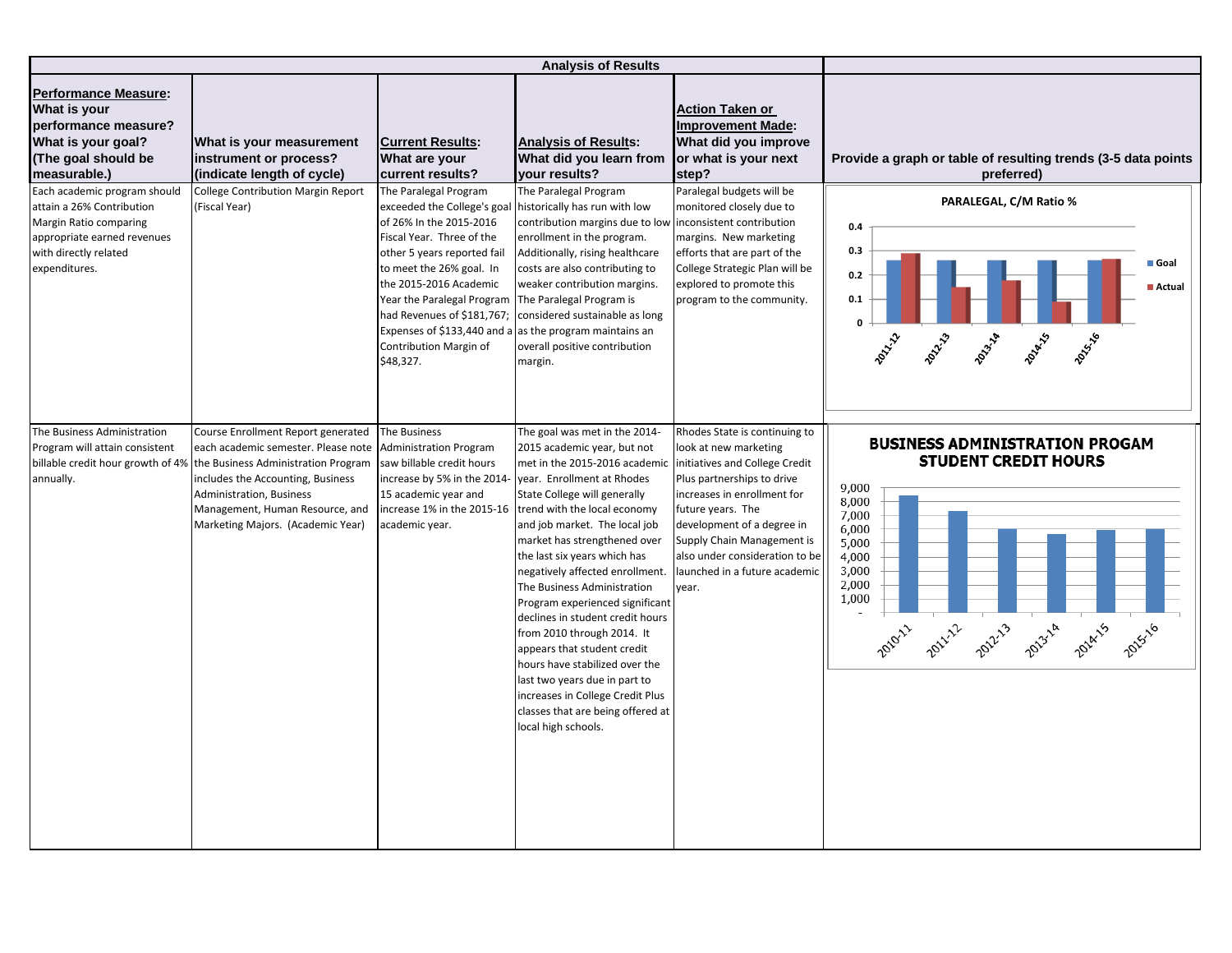|                                                                                                                                                 | <b>Analysis of Results</b>                                                       |                                                                                                                                                                                                                                                                                                                                                                              |                                                                                                                                                                                                                                                                                                                                                                                                                                    |                                                                                                                                                                                                                                                                                                                                                                                              |                                                                                                                                                                         |
|-------------------------------------------------------------------------------------------------------------------------------------------------|----------------------------------------------------------------------------------|------------------------------------------------------------------------------------------------------------------------------------------------------------------------------------------------------------------------------------------------------------------------------------------------------------------------------------------------------------------------------|------------------------------------------------------------------------------------------------------------------------------------------------------------------------------------------------------------------------------------------------------------------------------------------------------------------------------------------------------------------------------------------------------------------------------------|----------------------------------------------------------------------------------------------------------------------------------------------------------------------------------------------------------------------------------------------------------------------------------------------------------------------------------------------------------------------------------------------|-------------------------------------------------------------------------------------------------------------------------------------------------------------------------|
| <b>Performance Measure:</b><br>What is your<br>performance measure?<br>What is your goal?<br>(The goal should be<br>measurable.)                | What is your measurement<br>instrument or process?<br>(indicate length of cycle) | <b>Current Results:</b><br>What are your<br>current results?                                                                                                                                                                                                                                                                                                                 | <b>Analysis of Results:</b><br>What did you learn from<br>your results?                                                                                                                                                                                                                                                                                                                                                            | <b>Action Taken or</b><br><b>Improvement Made:</b><br>What did you improve<br>or what is your next<br>step?                                                                                                                                                                                                                                                                                  | Provide a graph or table of resulting trends (3-5 data points<br>preferred)                                                                                             |
| The Paralegal/Legal Assisting<br>Program will attain consistent<br>billable credit hour growth of 4% Year)<br>over time.                        | Course Enrollment Report generated<br>each academic semester. (Academic          | The Paralegal/Legal<br>Assisting Program saw<br>billable credit hours decline 2015-2016 academic year.<br>by 8% in the 2015-2015<br>academic year and decline<br>by 13% in the 2015-2016<br>academic year.                                                                                                                                                                   | The goal was not met in the<br>2014-2015 academic year or the curriculum schedule to be<br><b>Enrollment at Rhodes State</b><br>College will generally trend with needs by reducing the total<br>the local economy and job<br>market. The local job market<br>has strengthened over the last<br>six years which has negatively<br>affected enrollment.                                                                             | The program has changed the<br>more accommodative to<br>student work and daycare<br>required hours and including<br>hybrid and on-line formats for<br>courses. A direct effort needs<br>to be launched to market the<br>Paralegal Degree to the<br>community. Rhodes State is<br>continuing to look at new<br>marketing initiatives to drive<br>increases in enrollment for<br>future years. | <b>PARALEGAL STUDENT CREDIT HOURS</b><br>1,200<br>1,000<br>800<br>600<br>400<br>200<br>2010-11 2012-12 2013-14 2014-15 2015-16                                          |
| The Accredited Business<br>Programs' AAB degree and<br>certificate output should reflect<br>changes in enrollment and<br>billable credit hours. | Rhodes Institutional Research<br>graduate report. (Fiscal Year)                  | The 2014-2015 academic<br>year experienced an<br>increase from the prior<br>academic year of 50% in<br>AAB degrees issued as well<br>as an increase of 7% in<br>certificates issued. The<br>2015-2016 academic year<br>experienced an increase<br>from the prior academic<br>year of 5% in AAB degrees<br>issued as well as an<br>increase of 72% in<br>certificates issued. | Both the 2014-2015 and 2015-<br>2016 academic years trended<br>up which corresponds with<br>what was happening from a<br>credit hours perspective within<br>the Accredited Business<br>Programs. The large increase in the following areas of focus to<br>certificates issued in the 2015-<br>2016 academic year is largely<br>attributable to academic<br>advisors encouraging students<br>to earn and apply for<br>certificates. | The College has developed a<br>detailed plan to improve<br>student course completion<br>and graduation rates across<br>the campus. Completion<br>teams are actively working on<br>help students complete<br>degrees: Virtual Advising,<br>Prior Learning Assessment,<br>Stackable Credentials, Guided<br>Pathways, and Orientation<br>Redesign.                                              | <b>BUS UNIT COMPLETIONS</b><br>200<br>180<br>160<br>140<br>AAB<br>120<br>100<br>80<br>Certificates<br>60<br>40<br>20<br>$\Omega$<br>2014-2015<br>2015-2016<br>2013-2014 |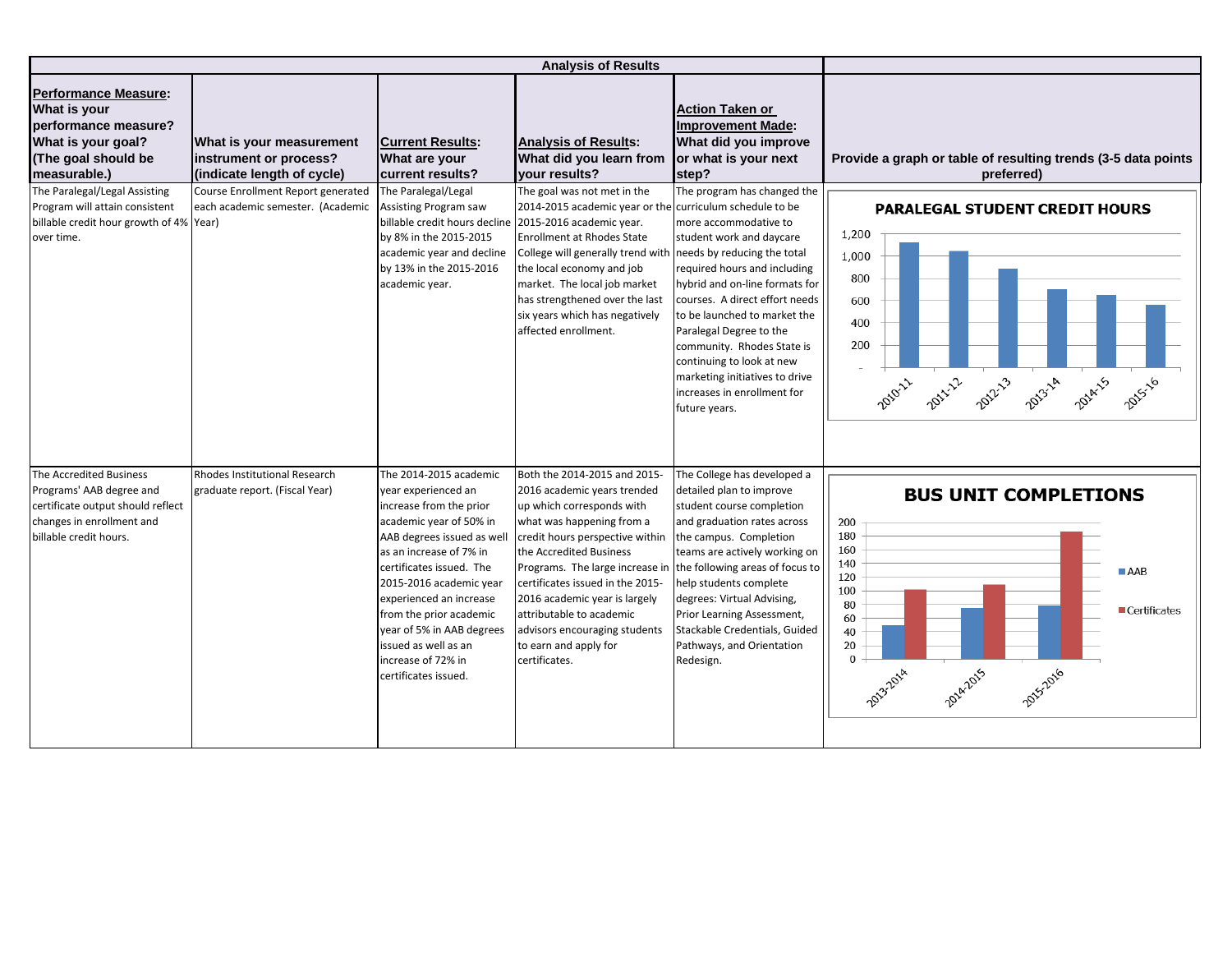## **Name of Major/Program:** AAB - Accounting **Total Number of Credit Hours in Degree** 64

List courses appropriate for each area in the chart below

## **Professional Component**

| <b>Course Number</b>                                       | <b>Course Title</b>                                                                                                                      | <b>Area of Study</b>          | <b>Credit Hours</b> |
|------------------------------------------------------------|------------------------------------------------------------------------------------------------------------------------------------------|-------------------------------|---------------------|
| <b>ACC 1010</b>                                            | <b>Corporate Accounting Principles</b>                                                                                                   | A                             |                     |
| AOT 2640                                                   | Spreadsheets Software & Applications<br>(Excel)                                                                                          | В                             | 3.                  |
| <b>BUS 2100</b>                                            | <b>Business Law</b>                                                                                                                      | Е                             | 3                   |
| <b>ECN 1430</b>                                            | Micro Economics                                                                                                                          | D                             | 3                   |
| ACC 1440 or<br><b>FIN</b><br>1010 or<br><b>FIN</b><br>2400 | Select One of the Following Electives:<br>Governmental & Non-Profit Accounting,<br>Principles of Money & Banking or Corporate<br>Finance | H, A                          | 3.                  |
| <b>SDE 1010</b>                                            | First Year Experience                                                                                                                    |                               |                     |
|                                                            |                                                                                                                                          | <b>Total Credit Hours</b>     | 17                  |
|                                                            |                                                                                                                                          | <b>Percent of Total Hours</b> | 27%                 |

### **General Education Component**

| <b>Course Number</b>    | <b>Course Title</b>                    | <b>Educational Goal Area</b> | <b>Credit Hours</b> |
|-------------------------|----------------------------------------|------------------------------|---------------------|
| COM 1110                | <b>English Composition</b>             |                              |                     |
| COM 1160                | <b>Business Communications</b>         |                              | 3                   |
| COM 2110                | <b>Public Speaking</b>                 |                              | 3                   |
| <b>CPT 1250</b>         | Computer Applications in the Workplace |                              | 3                   |
| <b>HST 1620</b>         | American History Since 1877            | 2                            | 31                  |
| MTH 1100 or<br>MTH 1260 | Math of Business or Statistics         | 6                            | 31                  |
|                         |                                        | <b>Total Credit Hours</b>    | 18                  |
|                         |                                        | Percent of Total Hours       | 28%                 |

| <b>Course Number</b> | <b>Course Title</b>                     |                           | <b>Credit Hours</b> |
|----------------------|-----------------------------------------|---------------------------|---------------------|
| <b>ACC 1020</b>      | <b>Managerial Accounting Principles</b> |                           |                     |
| <b>ACC 1050</b>      | Accounting Software (QuickBooks)        |                           |                     |
| <b>ACC 1121</b>      | <b>Payroll Accounting</b>               |                           |                     |
| <b>ACC 2010</b>      | Intermediate Accounting I               |                           | 4                   |
| <b>ACC 2020</b>      | Intermediate Accounting II              |                           | 4                   |
| <b>ACC 2111</b>      | <b>Cost Accounting</b>                  |                           |                     |
| <b>ACC 2250</b>      | Principles of Federal Income Tax        |                           |                     |
| <b>ACC 2290</b>      | Intermediate Income Tax                 |                           |                     |
| <b>ACC 2401</b>      | Special Studies in Accounting           |                           |                     |
| <b>ACC 2991</b>      | <b>Accounting Practicum</b>             |                           |                     |
| <b>ACC 2992</b>      | <b>Accounting Seminar</b>               |                           |                     |
|                      |                                         | <b>Total Credit Hours</b> | 29                  |
|                      |                                         | Percent of Total Hours    | 45%                 |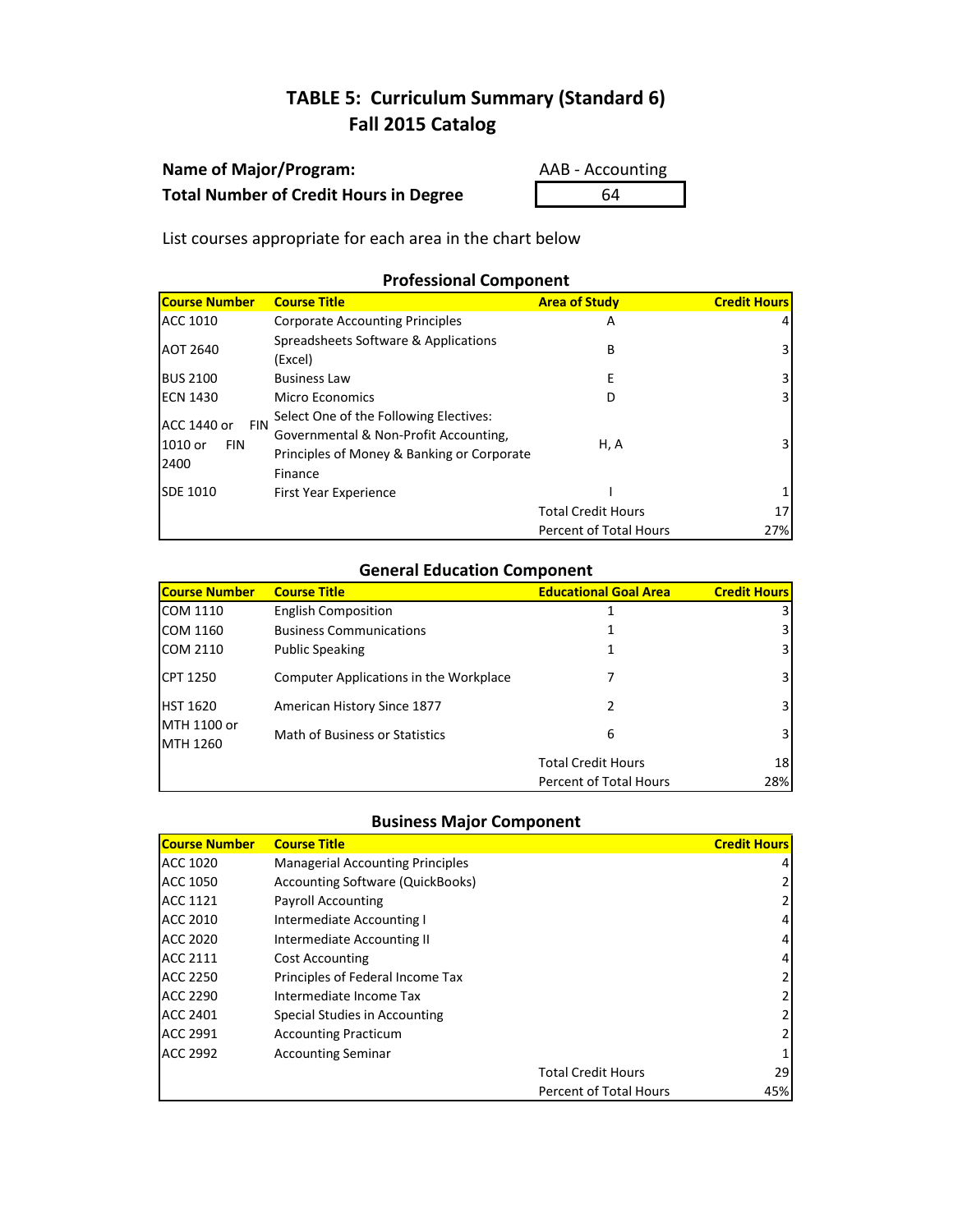## **Name of Major/Program:** AAB - Business Administration Total Number of Credit Hours in Degree 64

List courses appropriate for each area in the chart below

## **Professional Component**

| <b>Course Number</b>    | <b>Course Title</b>                                                                                      | <b>Area of Study</b>          | <b>Credit Hours</b> |
|-------------------------|----------------------------------------------------------------------------------------------------------|-------------------------------|---------------------|
| ACC 1010                | <b>Corporate Accounting Principles</b>                                                                   | A                             | 4                   |
| AOT 2640 or AOT<br>2650 | Spreadsheets Software & Applications<br>(Excel) or Database Software and<br><b>Applications (Access)</b> | В                             | 3                   |
| <b>BUS 2100</b>         | <b>Business Law</b>                                                                                      | E                             | 3.                  |
| <b>CPT 1250</b>         | Computer Applications in the Workplace                                                                   | В                             | 3                   |
| <b>ECN 1430</b>         | Micro Economics                                                                                          | D                             | 3.                  |
| SDE 1010                | <b>First Year Experience</b>                                                                             |                               |                     |
|                         |                                                                                                          | <b>Total Credit Hours</b>     | 17                  |
|                         |                                                                                                          | <b>Percent of Total Hours</b> | 27%                 |

## **General Education Component**

| <b>Course Number</b> | <b>Course Title</b>             | <b>Educational Goal Area</b> | <b>Credit Hours</b> |
|----------------------|---------------------------------|------------------------------|---------------------|
| COM 1110             | <b>English Composition</b>      |                              |                     |
| <b>COM 2110</b>      | <b>Public Speaking</b>          |                              |                     |
| <b>ECN 1410</b>      | Macro Economics                 | 8                            | 3                   |
| HST 1620             | American History Since 1877     |                              | 3                   |
| MTH 1100 or          | Math of Business or Statistics  | 6                            | 31                  |
| MTH 1260             |                                 |                              |                     |
| PSY 1010 or<br>SOC.  | General Psychology or Sociology | 8                            |                     |
| 1010                 |                                 |                              |                     |
|                      |                                 | <b>Total Credit Hours</b>    | 18                  |
|                      |                                 | Percent of Total Hours       | 28%                 |

| <b>Course Number</b> | <b>Course Title</b>                     |                               | <b>Credit Hours</b> |
|----------------------|-----------------------------------------|-------------------------------|---------------------|
| ACC 1020             | <b>Managerial Accounting Principles</b> |                               |                     |
| MGT 1010             | Principles of Management                |                               |                     |
| MGT 1050             | Principles of Entrepreneurship          |                               | 3                   |
| MGT 1250 or          | Team Building or Team Leadership        |                               | 3                   |
| MGT 1260             |                                         |                               |                     |
| MGT 2000             | Human Resource Management               |                               | 3.                  |
| MGT 2010             | Organizational Behavior                 |                               |                     |
| MGT 2490             | Applications in Business Administration |                               |                     |
| MGT 2991             | Practicum                               |                               |                     |
| MGT 2992             | Seminar                                 |                               |                     |
| MKT 1010             | <b>Principles of Marketing</b>          |                               |                     |
| Elective             | <b>Related Business Elective</b>        |                               |                     |
|                      |                                         |                               |                     |
|                      |                                         | <b>Total Credit Hours</b>     | 29                  |
|                      |                                         | <b>Percent of Total Hours</b> | 45%                 |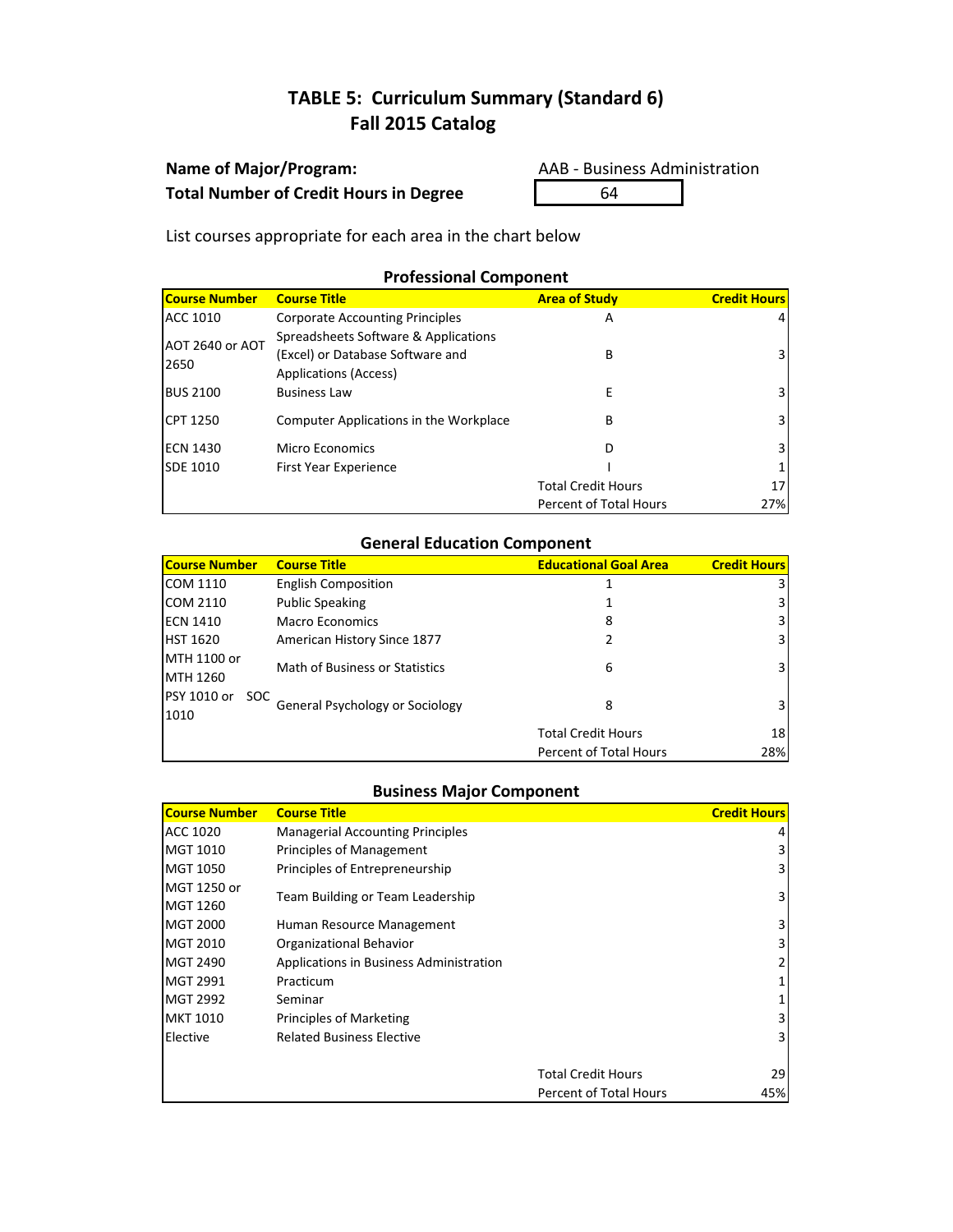## **Name of Major/Program:** AAB - Business Management **Total Number of Credit Hours in Degree** 64

List courses appropriate for each area in the chart below

## **Professional Component**

| <b>Course Number</b> | <b>Course Title</b>                    | <b>Area of Study</b>      | <b>Credit Hours</b> |
|----------------------|----------------------------------------|---------------------------|---------------------|
| ACC 1010             | <b>Corporate Accounting Principles</b> | А                         | 4                   |
| AOT 2640 or AOT      | Spreadsheets Software & Applications   |                           |                     |
| 2650                 | (Excel) or Database Software and       | В                         | 3                   |
|                      | <b>Applications (Access)</b>           |                           |                     |
| <b>BUS 2100</b>      | <b>Business Law</b>                    |                           | 3                   |
| ECN 1430             | Micro Economics                        |                           | 3                   |
| <b>MKT 1010</b>      | Principles of Marketing                |                           | 3                   |
| <b>SDE 1010</b>      | First Year Experience                  |                           |                     |
|                      |                                        | <b>Total Credit Hours</b> | 17                  |
|                      |                                        | Percent of Total Hours    | 27%                 |

## **General Education Component**

| <b>Course Number</b>       | <b>Course Title</b>                    | <b>Educational Goal Area</b>  | <b>Credit Hours</b> |
|----------------------------|----------------------------------------|-------------------------------|---------------------|
| <b>COM 1110</b>            | <b>English Composition</b>             |                               |                     |
| <b>COM 2110</b>            | <b>Public Speaking</b>                 |                               |                     |
| <b>CPT 1250</b>            | Computer Applications in the Workplace |                               | 3                   |
| HST 1620                   | American History Since 1877            | 2                             | 31                  |
| MTH 1100 or<br>MTH 1260    | Math of Business or Statistics         | 6                             | 3                   |
| PSY 1010 or<br>soc<br>1010 | General Psychology or Sociology        | 8                             | 31                  |
|                            |                                        | <b>Total Credit Hours</b>     | 18                  |
|                            |                                        | <b>Percent of Total Hours</b> | 28%                 |

| <b>Course Number</b> | <b>Course Title</b>                     |                               | <b>Credit Hours</b> |
|----------------------|-----------------------------------------|-------------------------------|---------------------|
| ACC-1020             | <b>Managerial Accounting Principles</b> |                               | 4                   |
| MGT 1010             | Principles of Management                |                               | 3                   |
| MGT 1050             | Principles of Entrepreneurship          |                               | 3                   |
| MGT 1250 or          |                                         |                               |                     |
| MGT 1260             | Team Building or Team Leadership        |                               | 3                   |
| <b>MGT 2000</b>      | Human Resource Management               |                               | 3                   |
| MGT 2010             | Organizational Behavior                 |                               | 3                   |
| <b>MGT 2250</b>      | Organizational Problem Solving          |                               | 3                   |
| MGT 2490             | Applications in Business Administration |                               |                     |
| MGT 2991             | Practicum                               |                               |                     |
| MGT 2992             | Seminar                                 |                               |                     |
| <b>MKT 2210</b>      | Comprehensive Sales Technique           |                               | 3                   |
|                      |                                         | <b>Total Credit Hours</b>     | 29                  |
|                      |                                         | <b>Percent of Total Hours</b> | 45%                 |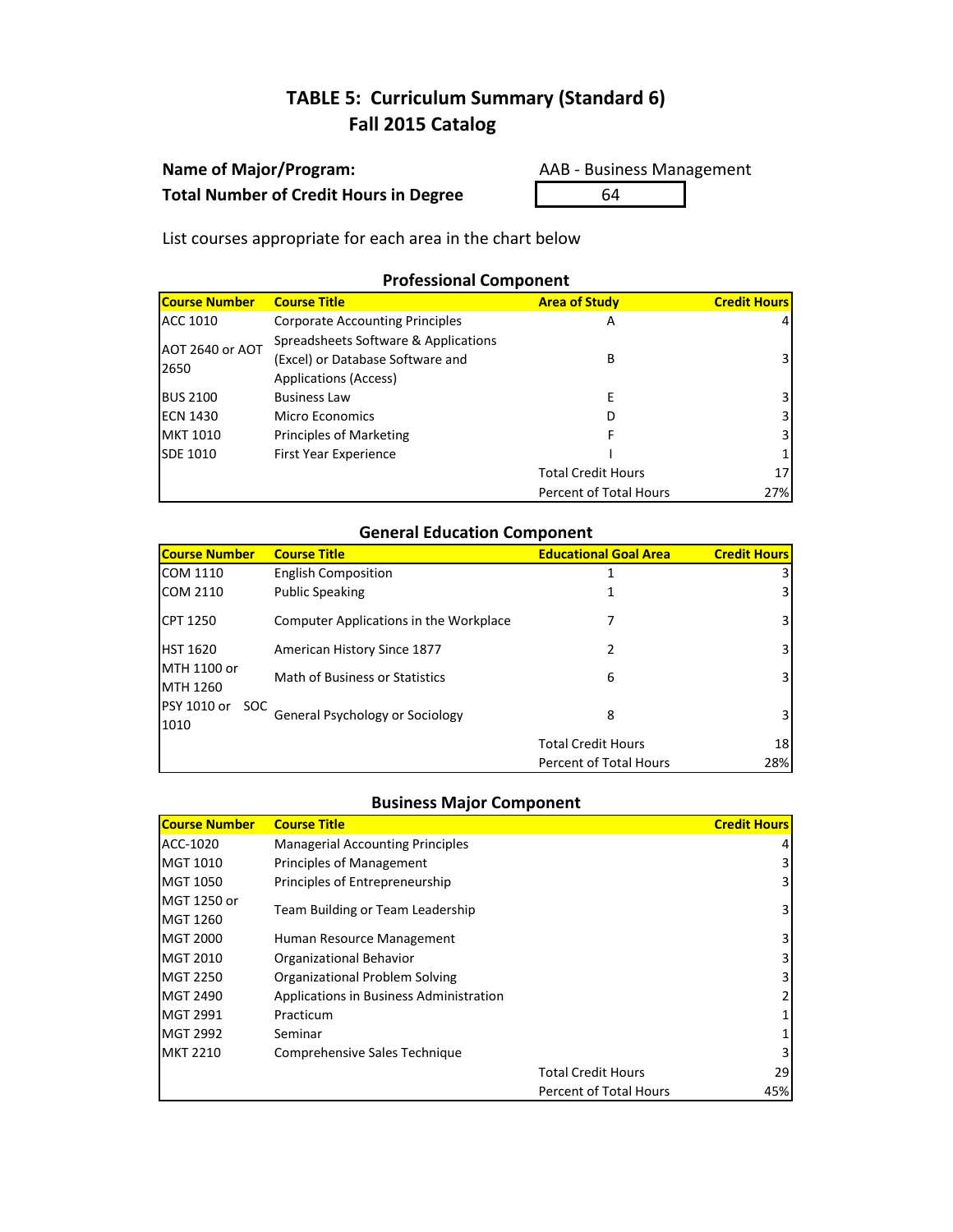| <b>Name of Major/Program:</b>                 | AAB - Mark |
|-----------------------------------------------|------------|
| <b>Total Number of Credit Hours in Degree</b> | 64         |

**AAB - Marketing** 

List courses appropriate for each area in the chart below

## **Professional Component**

| <b>Course Number</b> | <b>Course Title</b>                                                      | <b>Area of Study</b>      | <b>Credit Hours</b> |
|----------------------|--------------------------------------------------------------------------|---------------------------|---------------------|
| ACC 1010             | <b>Corporate Accounting Principles</b>                                   | A                         |                     |
| AOT 2640 or AOT      | Spreadsheets Software & Applications<br>(Excel) or Database Software and | B                         |                     |
| 2650                 | <b>Applications (Access)</b>                                             |                           |                     |
| <b>BUS 2100</b>      | <b>Business Law</b>                                                      | E                         | 3.                  |
| <b>CPT 1250</b>      | Computer Applications in the Workplace                                   | B                         |                     |
| <b>ECN 1430</b>      | Micro Economics                                                          | D                         |                     |
| MGT 1010             | Principles of Management                                                 |                           |                     |
| SDE 1010             | First Year Experience                                                    |                           |                     |
|                      |                                                                          | <b>Total Credit Hours</b> | 20                  |
|                      |                                                                          | Percent of Total Hours    | 31%                 |

## **General Education Component**

| <b>Course Number</b> | <b>Course Title</b>                   | <b>Educational Goal Area</b> | <b>Credit Hours</b>     |
|----------------------|---------------------------------------|------------------------------|-------------------------|
| <b>COM 1110</b>      | <b>English Composition</b>            |                              | 3                       |
| COM 2110             | <b>Public Speaking</b>                |                              | $\overline{3}$          |
| <b>HST 1620</b>      | American History Since 1877           | 2                            | $\overline{\mathbf{3}}$ |
| MTH 1100 or          | <b>Math of Business or Statistics</b> |                              | $\overline{\mathbf{3}}$ |
| MTH 1260             |                                       | 6                            |                         |
| PSY 1010 or<br>SOC.  | General Psychology or Sociology       |                              |                         |
| 1010                 |                                       | 8                            | $\overline{\mathbf{3}}$ |
|                      |                                       | <b>Total Credit Hours</b>    | 15                      |
|                      |                                       | Percent of Total Hours       | 23%                     |

| Course Number           | <b>Course Title</b>                       |                           | <b>Credit Hours</b> |
|-------------------------|-------------------------------------------|---------------------------|---------------------|
| CPT 1580                | Introduction to Graphic Design and Layout |                           |                     |
| <b>MGT 1050</b>         | Principles of Entrepreneurship            |                           | 3                   |
| MGT 1250 or<br>MGT 1260 | Team Building or Team Leadership          |                           | 3                   |
| MGT 2010                | Organizational Behavior                   |                           | 3                   |
| <b>MGT 2991</b>         | Practicum                                 |                           |                     |
| <b>MGT 2992</b>         | Seminar                                   |                           |                     |
| <b>MKT 1010</b>         | Principles of Marketing                   |                           |                     |
| <b>MKT 1450</b>         | <b>Customer Service</b>                   |                           |                     |
| <b>MKT 1500</b>         | <b>Consumer Behavior</b>                  |                           |                     |
| <b>MKT 2110</b>         | Advertising and Sales Promotion           |                           | 3                   |
| <b>MKT 2210</b>         | Comprehensive Sales Technique             |                           | 3                   |
| <b>MKT 2520</b>         | Special Studies in Marketing              |                           |                     |
|                         |                                           | <b>Total Credit Hours</b> | 29                  |
|                         |                                           | Percent of Total Hours    | 45%                 |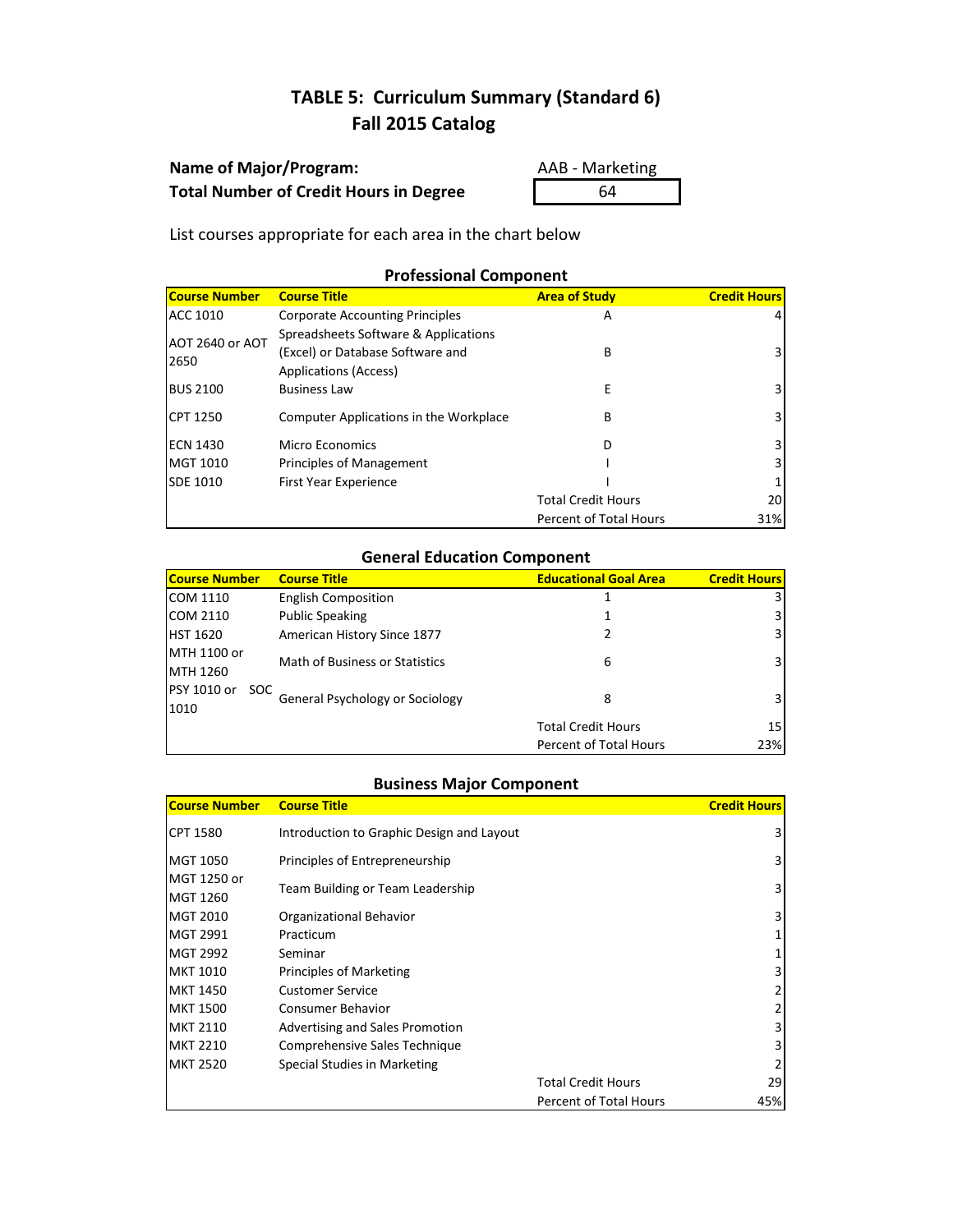| <b>Name of Major/Program:</b>                 |
|-----------------------------------------------|
| <b>Total Number of Credit Hours in Degree</b> |

**Name of Major/Program:** AAB - Human Resource **G2 to 63** 

List courses appropriate for each area in the chart below

## **Professional Component**

| <b>Course Number</b>    | <b>Course Title</b>                                                                                      | <b>Area of Study</b>          | <b>Credit Hours</b> |
|-------------------------|----------------------------------------------------------------------------------------------------------|-------------------------------|---------------------|
| ACC 1010                | <b>Corporate Accounting Principles</b>                                                                   | A                             | 4                   |
| AOT 2640 or AOT<br>2650 | Spreadsheets Software & Applications<br>(Excel) or Database Software and<br><b>Applications (Access)</b> | В                             | 3                   |
| <b>BUS 2100</b>         | <b>Business Law</b>                                                                                      | E                             | 3.                  |
| <b>CPT 1250</b>         | Computer Applications in the Workplace                                                                   | В                             | 3                   |
| <b>ECN 1410</b>         | Macro Economics                                                                                          | D                             | 3.                  |
| SDE 1010                | First Year Experience                                                                                    |                               |                     |
|                         |                                                                                                          | <b>Total Credit Hours</b>     | 17                  |
|                         |                                                                                                          | <b>Percent of Total Hours</b> | 27%                 |

## **General Education Component**

| Course Number       | <b>Course Title</b>             | <b>Educational Goal Area</b>  | <b>Credit Hours</b> |
|---------------------|---------------------------------|-------------------------------|---------------------|
| COM 1110            | <b>English Composition</b>      |                               | 3                   |
| <b>COM 2110</b>     | <b>Public Speaking</b>          |                               | 3                   |
| <b>HST 1620</b>     | American History Since 1877     |                               | 3                   |
| MTH 1100 or         | Math of Business or Statistics  | 6                             | $\overline{3}$      |
| MTH 1260            |                                 |                               |                     |
| PSY 1010 or<br>SOC. | General Psychology or Sociology | 8                             | 3                   |
| 1010                |                                 |                               |                     |
|                     |                                 | <b>Total Credit Hours</b>     | 15                  |
|                     |                                 | <b>Percent of Total Hours</b> | 24%                 |

| <b>Course Number</b> | <b>Course Title</b>                     |                               | <b>Credit Hours</b> |
|----------------------|-----------------------------------------|-------------------------------|---------------------|
| MGT 1010             | Principles of Management                |                               |                     |
| MGT 1050             | Principles of Entrepreneurship          |                               |                     |
| MGT 1250 or          |                                         |                               | 3                   |
| MGT 1260             | Team Leadership                         |                               |                     |
| MGT 2010             | Organizational Behavior                 |                               | 3                   |
| <b>MGT 2060</b>      | <b>Employee and Labor Relations</b>     |                               |                     |
| MGT 2410             | <b>Employee Selection and Placement</b> |                               |                     |
| <b>MGT 2435</b>      | Benefits and Compensation               |                               |                     |
| <b>MGT 2440</b>      | Training, Development and Safety        |                               |                     |
| MGT 2530             | <b>Applications in Human Resources</b>  |                               |                     |
| MGT 2991             | Practicum                               |                               |                     |
| <b>MGT 2992</b>      | Seminar                                 |                               |                     |
| Elective             | <b>Related Business Elective</b>        |                               | $2$ to $3$          |
|                      |                                         |                               |                     |
|                      |                                         | <b>Total Credit Hours</b>     | 30 to 31            |
|                      |                                         | <b>Percent of Total Hours</b> | 49%                 |